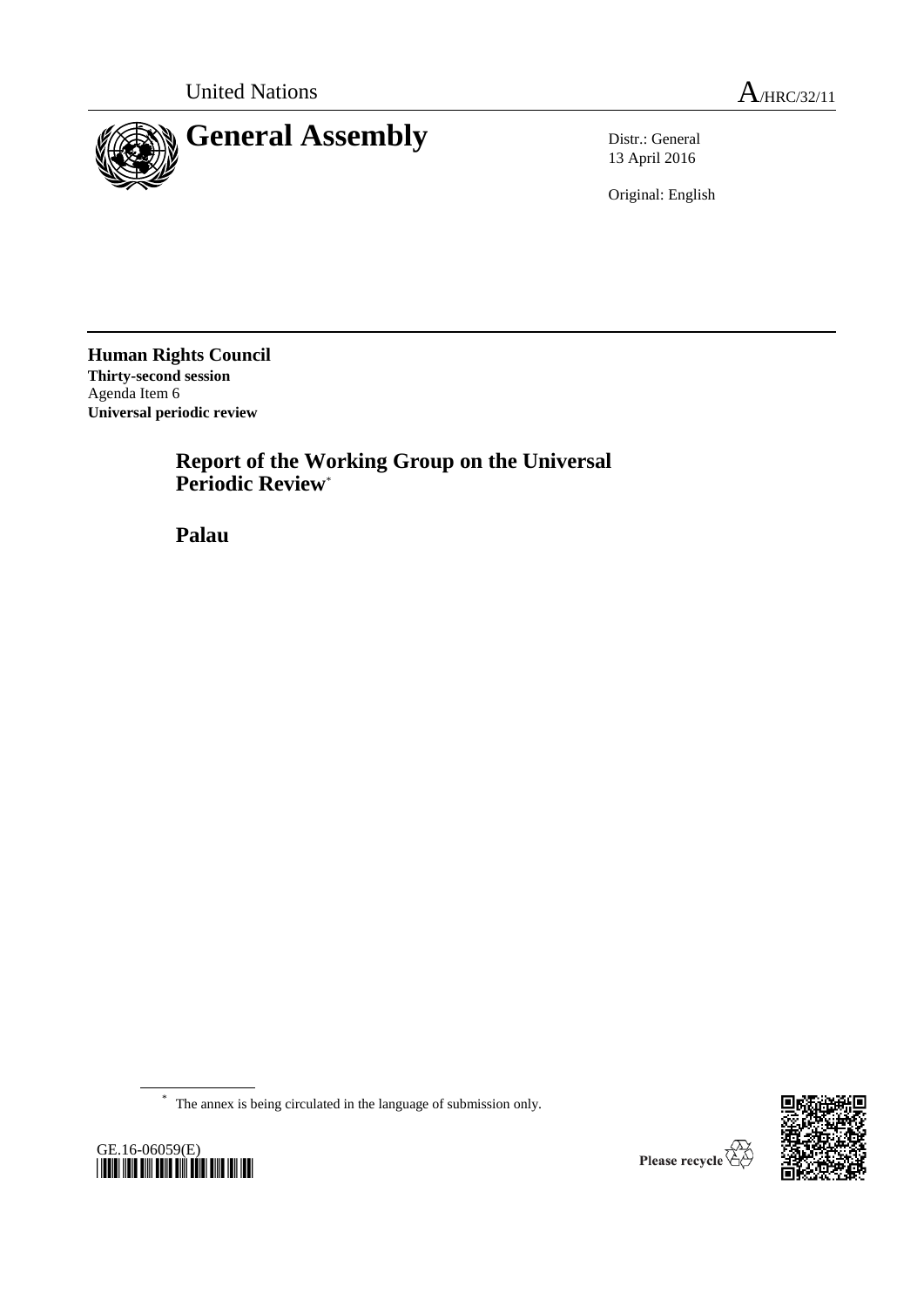### A/HRC/32/11

# Contents

|       |           | Page |
|-------|-----------|------|
|       |           | 3    |
|       |           | 3    |
|       | A.        | 3    |
|       | <b>B.</b> | 6    |
| Н.    |           | 15   |
| Annex |           |      |
|       |           | 24   |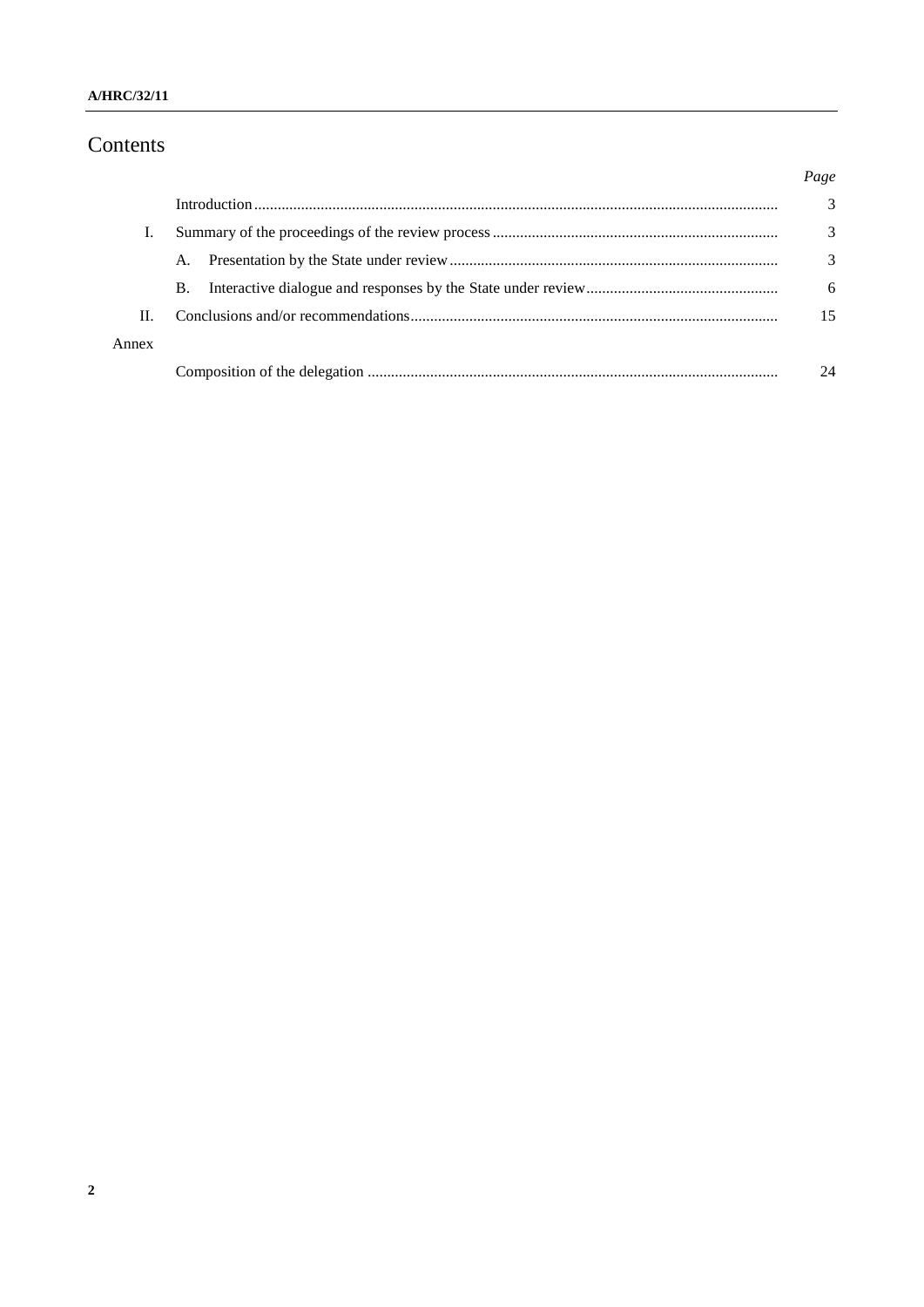## **Introduction**

1. The Working Group on the Universal Periodic Review, established in accordance with Human Rights Council resolution 5/1, held its twenty-fourth session from 18 to 29 January 2016. The review of Palau was held at the 8th meeting on 21 January 2016. The delegation of Palau was headed by the Minister of Community and Cultural Affairs, J. Baklai Temengil. At its 14th meeting, held on 26 January 2016, the Working Group adopted the report on Palau.

2. On 12 January 2016, the Human Rights Council selected the following group of rapporteurs (troika) to facilitate the review of Palau: Congo, France and United Arab Emirates.

3. In accordance with paragraph 15 of the annex to Human Rights Council resolution 5/1 and paragraph 5 of the annex to Council resolution 16/21, the following documents were issued for the review of Palau:

(a) A national report submitted/written presentation made in accordance with paragraph 15 (a) (A/HRC/WG.6/24/PLW/1);

(b) A compilation prepared by the Office of the United Nations High Commissioner for Human Rights (OHCHR) in accordance with paragraph 15 (b) (A/HRC/WG.6/24/PLW/2);

(c) A summary prepared by OHCHR in accordance with paragraph 15 (c) (A/HRC/WG.6/24/PLW/3).

4. A list of questions prepared in advance by Belgium, Germany, Liechtenstein, Mexico, Spain and the United Kingdom of Great Britain and Northern Ireland was transmitted to Palau through the troika. These questions are available on the extranet of the universal periodic review.

### **I. Summary of the proceedings of the review process**

#### **A. Presentation by the State under review**

5. The delegation of Palau welcomed the opportunity to respond to the recommendations made during the first cycle of the review process and to receive recommendations from the second cycle of the review. It valued the universal periodic review process as it had supported awareness-raising and mainstreaming human rights into their policies and programmes over the last four years.

6. As a young nation that gained Independence in 1994 and with a population of less than 20,000 people, Palau crafted its own Constitution, which reflects the values and beliefs of the people and guarantees human rights for all. In Palau culture, the strongest and most powerful relationship is between a brother and a sister. This is exemplified in extended family interactions and customary practices; this relationship historically formed the basis of Palau's social organization, governance and system of justice.

7. Regarding achievements since the last review, the delegation stated that four and a half years ago (May 2011), the delegation of Palau had accepted 83 recommendations in total and had a time frame within which to implement them. The national report for the present review captures the implementation journey over that period. While recognizing from the outset the many challenges and difficulties to implement many of those key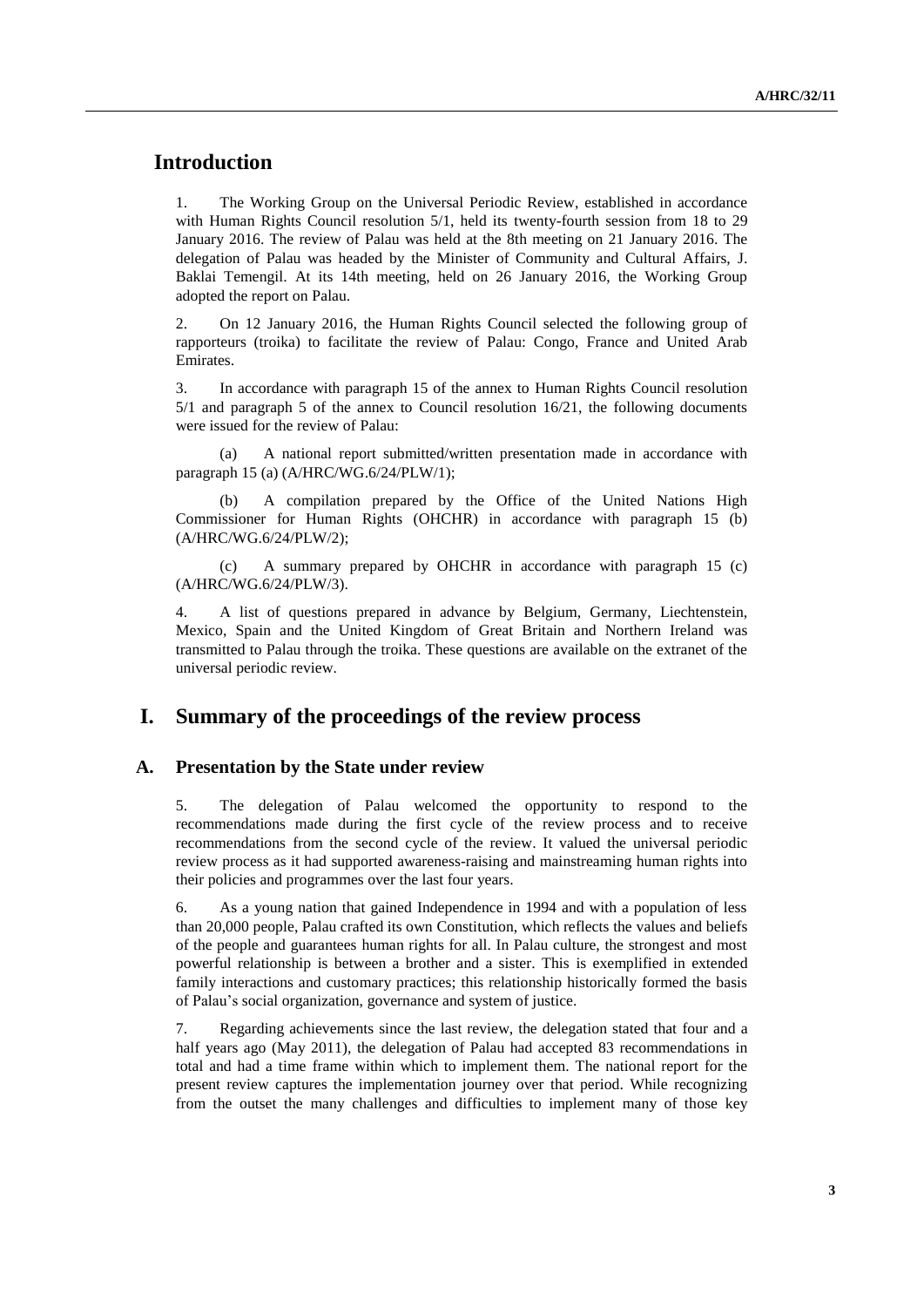recommendations, Palau was also confronted with the reality that it would not be possible to fully implement some of the recommendations within the given time frame.

8. The Government strengthened its efforts to implement the recommendations and deal with emerging issues, such as the effects of climate change and natural disasters on human rights. The delegation reiterated that some issues were complex and required extensive resources and nationwide consultations, such as the ratification of core treaties, human trafficking, migrants, displacement and loss of land, property and homes due to climate change. As a small island developing State, Palau has limited resources to address these multidimensional issues. It urged the members of the Human Rights Council to take these circumstances into account when proposing further recommendations.

9. Despite the challenges, the Government had worked hard and was proud to report on a number of significant achievements, including the creation of the Reporting Committee on United Nations Human Rights Treaties, new legislation to address gender-based violence, the revision and approval of the new Penal Code, the ratification of the Convention on the Rights of Persons with Disabilities, the establishment of a gender and disability office within the Ministry of Community and Cultural Affairs, the hiring of a Human Rights Officer under the Ministry of Community and Cultural Affairs, the development of policies for persons with disabilities, the completion and submission of the overdue periodic report on the Convention on the Rights of the Child and giant steps in signing the remaining core treaties to which Palau was not a party.

10. On advice from the members of the 9th *Olbiil Era Kelulau* (Palau National Congress), Palau will work towards establishing a national human rights mechanism to handle matters related to human rights.

11. On gender equality and women's rights, the delegation asserted that, while Palau had yet to ratify the Convention on the Elimination of All Forms of Discrimination against Women, many positive steps had been taken. A Bureau of Aging and Gender had been established within the Ministry of Community and Cultural Affairs and further to recommendations from the first review, Palau enacted the Family Protection Act in 2012 to address domestic violence. Palau was also taking steps to implement this new legislation and welcomed the support of international partners in this endeavour.

12. In line with the Pacific Leaders Gender Equality Declaration of 2012, Palau was exploring ways to improve services for victims of gender-based violence, such as safe houses, counselling, immediate health responses and protection orders for victims and children. In line with the Family Protection Act, the Family Protection Committee was established and has been active in promoting awareness of the new law, affording people comfort and safety in reporting sexual assault and domestic violence.

13. Support for women in leadership positions has increased with a number of advocacy programmes and the establishment of the Centre for Women-Empowered Belau.

14. Responding to the recommendations from its first review, the delegation reported that marital rape was now criminalized under the Family Protection Act. The President of Palau, Tommy Remengesau Jr., and the current (9th) *Olbiil Era Kelulau*, Palau's National Congress, showed tremendous support in ensuring the safety and protection of the people of Palau, especially children, through the revision and approval of the new Penal Code, 2014. The new Penal Code includes regulations on the use of force against children and other persons under the care or control of another. The new Penal Code also covers labour trafficking, anti-smuggling and anti-trafficking crimes and offences, as well as child exploitation.

15. Palau began the process of domesticating the Convention on the Rights of the Child through various legislative initiatives, including the adoption of the new Penal Code, which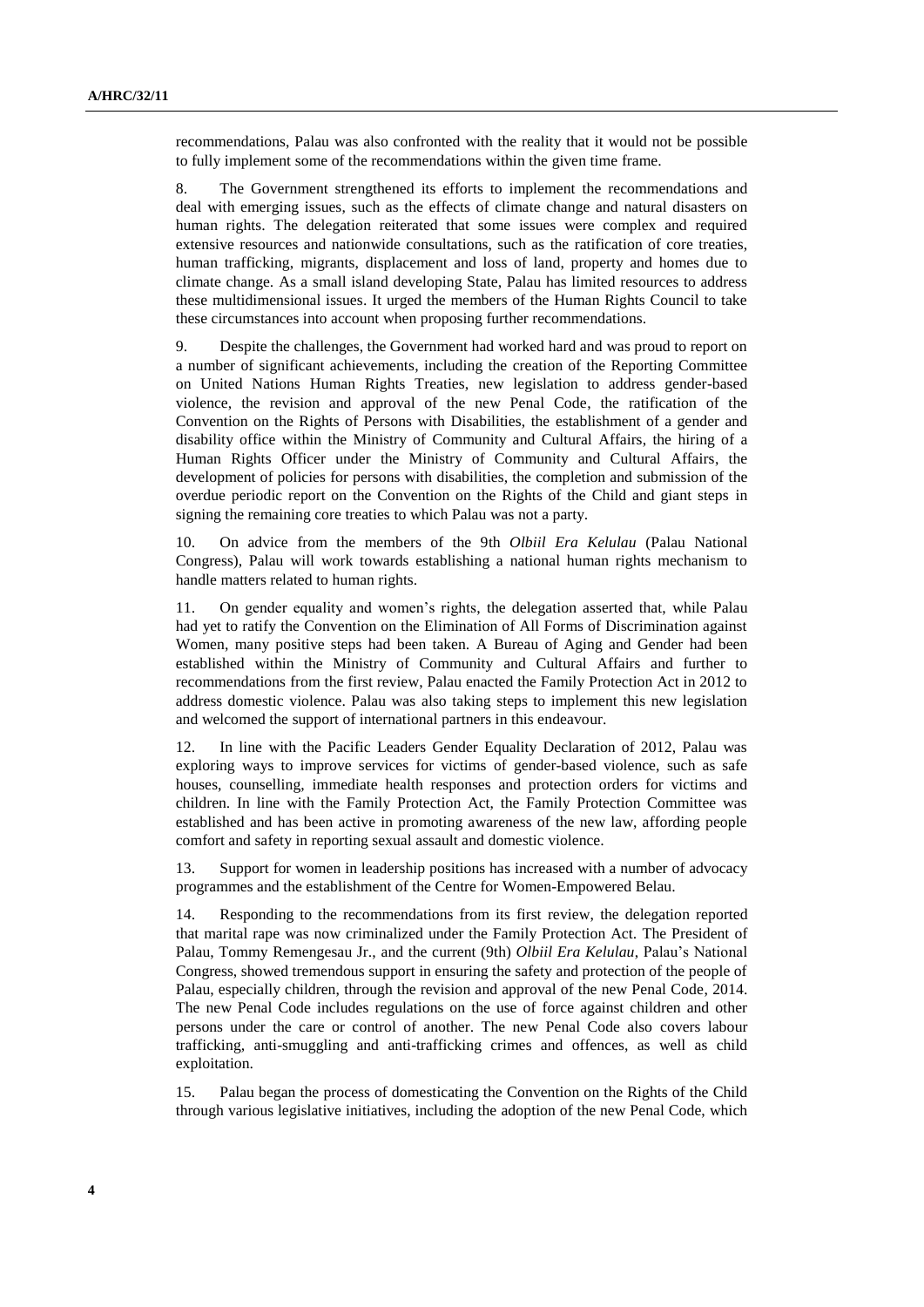addresses sexual assault of children and provides for the registration of sex offenders. Higher penalties were introduced to deter human trafficking and sexual exploitation of children. The Family Protection Act, 2012 provides protection for children in violent domestic settings. Pursuant to a recommendation from the first review, the delegation announced that there was pending legislation before Congress to equalize the legal minimum age for marriage to 18 years.

16. Palau's Constitution provides for free and compulsory education for all children living in Palau (art. VI). It further highlights the promotion of the health and social welfare of citizens through free or subsidized health care. The Government has declared 2016 the Year of the Youth, during which, attention will be fully focused on youth development and programmes.

17. At the time of its first review, Palau was a party to only the Convention on the Rights of the Child. It has since implemented recommendations 62.1 to 62.5 of the first review (see A/HRC/18/5) by signing the core human rights treaties, namely, the International Covenant on Civil and Political Rights, the International Covenant on Economic, Social and Cultural Rights, the Convention on the Elimination of All Forms of Discrimination against Women, the International Convention on the Elimination of All Forms of Racial Discrimination, the Convention against Torture and Other Cruel, Inhuman or Degrading Treatment or Punishment, the Convention on the Rights of Persons with Disabilities, the International Convention on the Protection of the Rights of All Migrant Workers and Members of Their Families and the International Convention for the Protection of All Persons from Enforced Disappearance in the margins of the 66th session of the General Assembly in 2011. Palau was pleased to announce that it had ratified the Convention on the Rights of Persons with Disabilities in 2013 and is currently in the process of formulating a policy on disability. In addition, the President had issued a Presidential Proclamation declaring 3 December 2015 the International Day of Persons with Disabilities and had called on the people of Palau to observe the day with appropriate programmes, ceremonies and activities.

18. The delegation stated that Palau supported the fundamental principles of the Rome Statute of the International Criminal Court. The Constitution of Palau provides for the prohibition of torture, cruel, inhuman or degrading treatment or punishment, as well as excessive fines. While noting the importance of acceding to the Rome Statute, Palau still needs to consider the technical and resource implications of such accession. However, Palau has sufficient legislative safeguards to address grave human rights violations.

19. The Government recognized the value of each of the core human rights treaties, however, it needed a broader ratification timeline to allow for more rigorous oversight into the realities of ratification and implementation of the core treaties against the backdrop of immediate challenges. Nonetheless, Palau was taking considerable steps, including visiting each treaty with an open mind towards ratification.

20. Palau noted the importance of ratifying the International Convention on the Protection of the Rights of All Migrant Workers and Members of Their Families. Despite the challenges, much progress has been made with regard to migrant workers, such as the increase in minimum wage and its universal application.

21. The Reporting Committee on United Nations Human Rights Treaties was created on 29 May 2014 by Presidential Executive Order No. 368. That was Palau's first attempt towards national coordination of its human rights reporting obligations. The Committee is comprised of Cabinet ministers supported by a working group from government agencies and relevant stakeholders.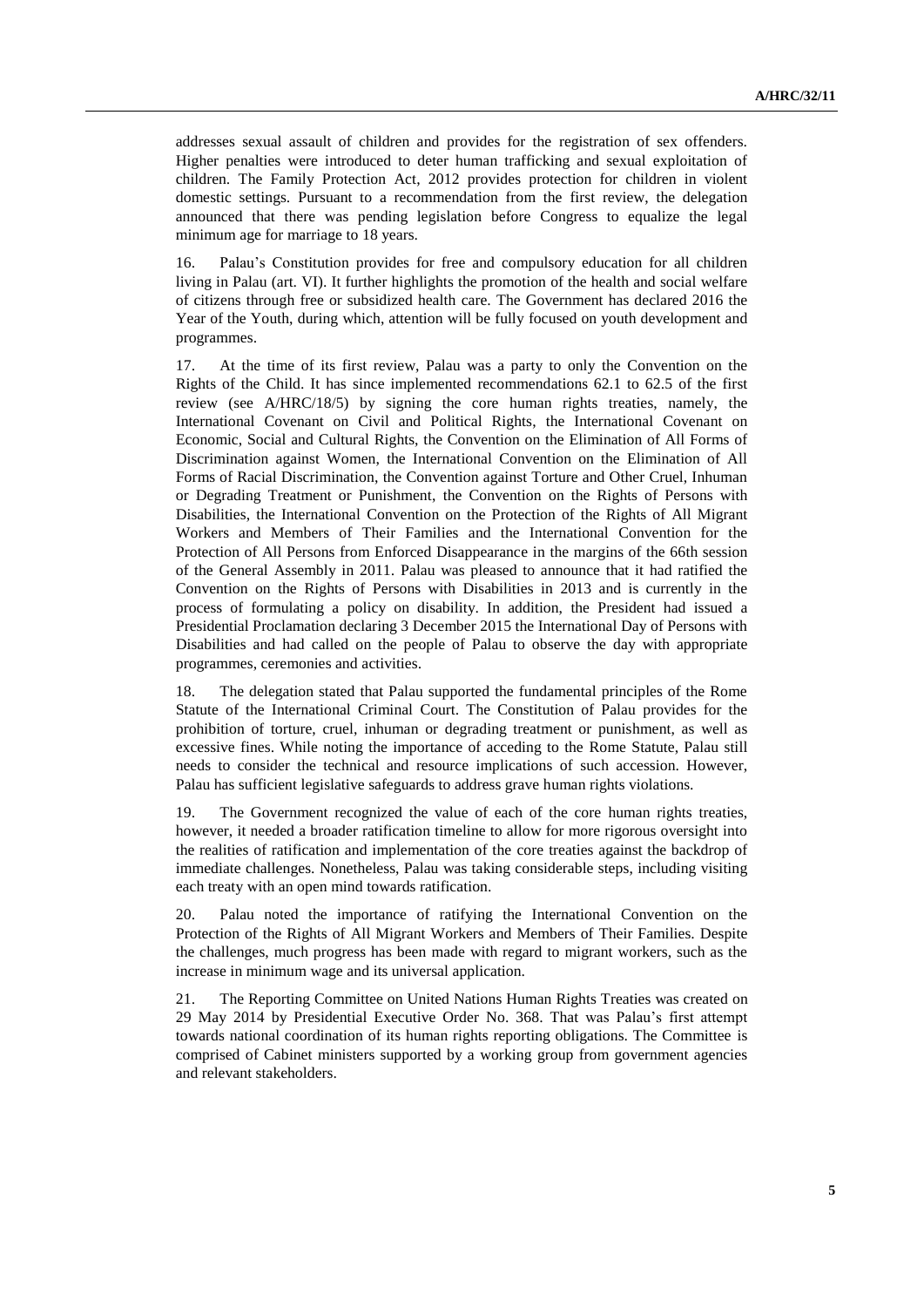22. Palau announced that the Reporting Committee, with the support of the working group, had just submitted its combined second and third report on the implementation of the Convention on the Rights of the Child.

23. The delegation stated that Palau, a peaceful and stable island nation, faced many challenges, prominent among which was climate change, which affected people's livelihood, access to food, water and property. International cooperation and support is critical to addressing and ensuring the basic human rights of the people. Palau was also seeking the support of the international community for tackling other human rights priorities, including human trafficking, migrant workers, gender-based violence and vulnerable groups. The Government's intention to establish a national human rights institution required specialized resources and Palau would be seeking the assistance from its partners to realize this.

24. Palau has its own wealth of experience and ideas, particularly in the area of preserving the oceans and the marine environment. The President of Palau had successfully secured a protection measure for the oceans through the Marine Sanctuary Act, which is intended to ensure food security for future generations of children. Palau called on the international community to commit to promoting these environments in the Sustainable Development Goals. Like other small island developing States, it depends on those resources and their protection is inextricably linked to its ability to protect and promote human rights. Palau emphasized the importance of development financing aligned with the Sustainable Development Goals, including Goal 5 on gender equality and the goals relating to marginalized groups and human rights. The Human Rights Council has a real opportunity to strengthen its monitoring of the human rights captured in the Sustainable Development Goals through the universal periodic review process. This is the proposal that Palau submits to the Council at this review for further consideration.

25. The delegation stated that Palau continued to face many challenges and limitations in its efforts to fulfil its human rights obligations at the national, regional and international levels. Due to limited capacity, human resources and expertise, Palau continues to seek external technical and funding assistance. As it is committed to fulfilling its human rights obligations, Palau also sought assistance from the members of the Human Rights Council.

26. Palau called on the Council to assume decisive leadership with regard to the issue of climate change and human rights.

27. Palau supported the universal periodic review process as it provided the opportunity to engage constructively on issues that affected its people. Palau placed a lot of value in this process as demonstrated in its national report. The delegation underscored that Palau had taken great strides to better protect, promote and fulfil its human rights obligations. It assured the Council that Palau would continue to work towards the realization of the human rights of its people.

#### **B. Interactive dialogue and responses by the State under review**

28. During the interactive dialogue, 46 delegations made statements. Recommendations made during the dialogue are to be found in section II of the present report.

29. Montenegro recognized Palau's efforts to improve its institutional and legislative human rights framework. However, it was concerned about the insufficient capacities for the promotion and protection of human rights. Montenegro welcomed the fact that Palau had signed all the core human rights instruments since the first cycle of the review. However, it is only party to two treaties. Montenegro encouraged Palau to seek technical assistance from OHCHR to strengthen its capacities, implement the core human rights instruments and ratify the conventions to which it was a signatory.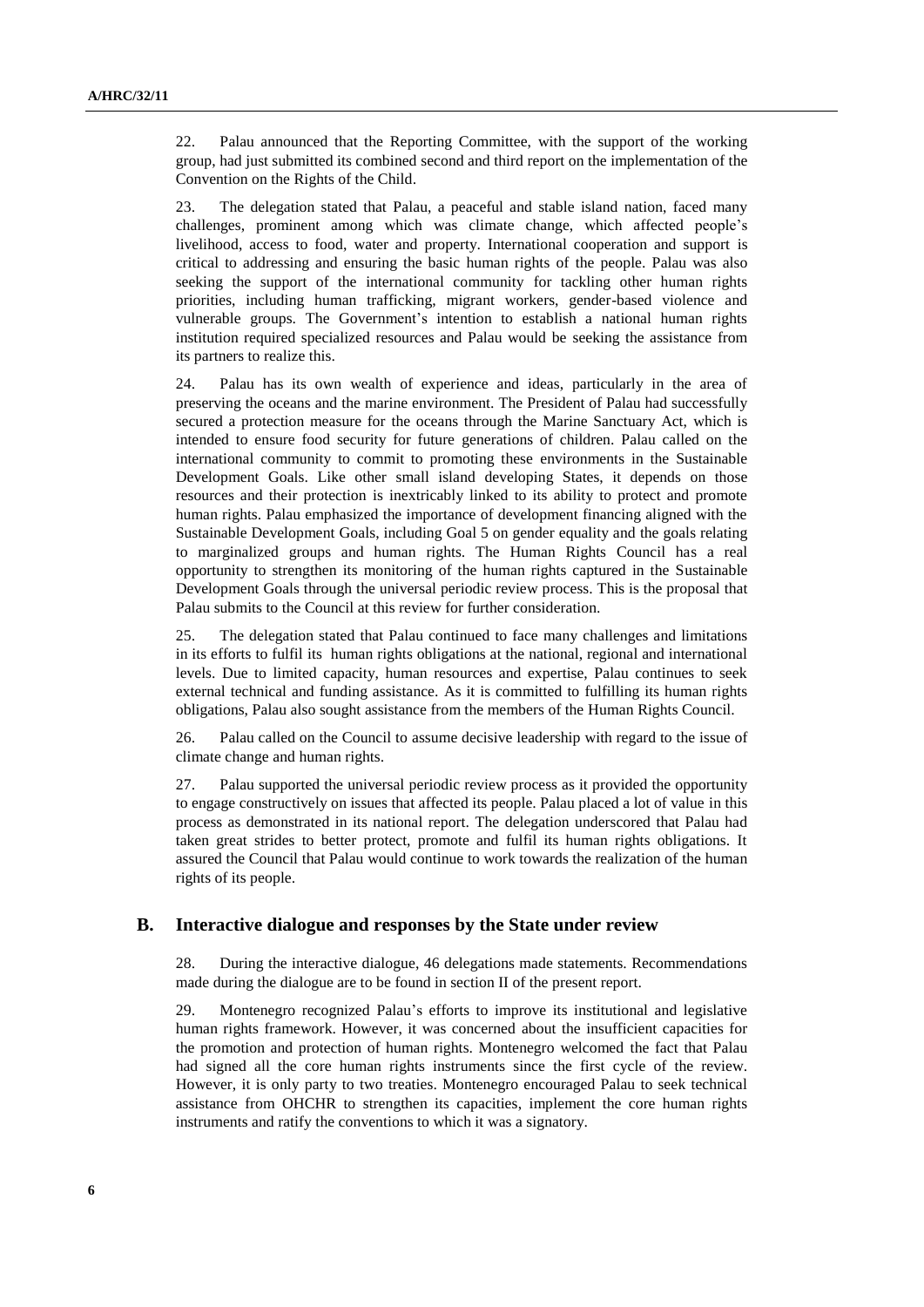30. Morocco noted with satisfaction the legislative and institutional reforms undertaken by Palau, as well as the ratification of the Convention on the Rights of Persons with Disabilities and the Convention on the Rights of the Child. It appreciated the attention paid to protect children, women and the family, and the measures taken with regard to domestic violence and violence against children. Morocco also welcomed the progress made to implement Millennium Development Goal 3 on the promotion of gender equality and empowerment of women, as well as its national gender policy.

31. Namibia noted that Palau had signed the core human rights instruments, such as the International Covenant on Civil and Political Rights and the International Covenant on Economic, Social and Cultural Rights, and asked about the efforts undertaken to ratify those instruments. It commended Palau on the enactment of the Family Protection Act and the revision of the Penal Code to protect children. Namibia encouraged Palau to work in coordination with the international community to enforce international law related to water protection and security, including the impacts of global sea level rise.

32. The Netherlands commended Palau for decriminalizing homosexuality through a revision of the Penal Code in 2014. It noted that work remained to be done to bring Palau's national legislation into conformity with its international human rights obligations.

33. New Zealand highlighted the encouraging developments, such as Palau's accession to the Convention on the Rights of Persons with Disabilities in 2013, however, there were still some areas for further progress. It noted that Palau had signed the International Covenant on Civil and Political Rights and the International Covenant on Economic, Social and Cultural Rights but has yet to ratify them. New Zealand noted that Palau had legislation prohibiting and punishing violent behaviour, but had no legislation that specifically addressed domestic violence.

34. Pakistan noted with appreciation Palau's efforts to implement the recommendations of the first cycle of the universal periodic review. It commended the establishment of the Ombudsman's Office, the measures taken to strengthen the legal and justice systems, the human rights awareness programmes on gender equality, education, health and disabilities. Pakistan appreciated the ongoing development of national legislation and Palau's accession to the Convention on the Rights of Persons with Disabilities. It also appreciated the fact that the Government encouraged the participation of girls and women in all social and economic spheres of Palau, and their increased participation in leadership roles.

35. Panama welcomed Palau's reiteration of its invitation to Special Representatives and Special Rapporteurs, which could further compliance with the human rights commitments entered into with regard to children, persons with disabilities, violence against women, climate change, trafficking in persons and migrant workers. With regard to the Family Protection Act, Panama was concerned that the protection measures taken by Palau against domestic violence and abuse of children had not yet been clearly established.

36. The Philippines welcomed the signature of eight core international human rights treaties during the period under review and encouraged Palau to remain steadfast in pursuing the work towards their ratification. While appreciating Palau's openness to receive migrant workers, Philippines was concerned about their reported increased vulnerability to involuntary servitude and debt bondage as a result of strict labour regulations. It requested the delegation to inform it of the measures taken to protect and promote the rights of migrant workers.

37. Portugal welcomed the signature of seven core human rights instruments since the last cycle of the review and congratulated Palau for the ratification of the Convention on the Rights of Persons with Disabilities. Portugal regretted that the provisions of the Convention on the Rights of the Child, which Palau had ratified in 1995, have not yet been incorporated into the National Code.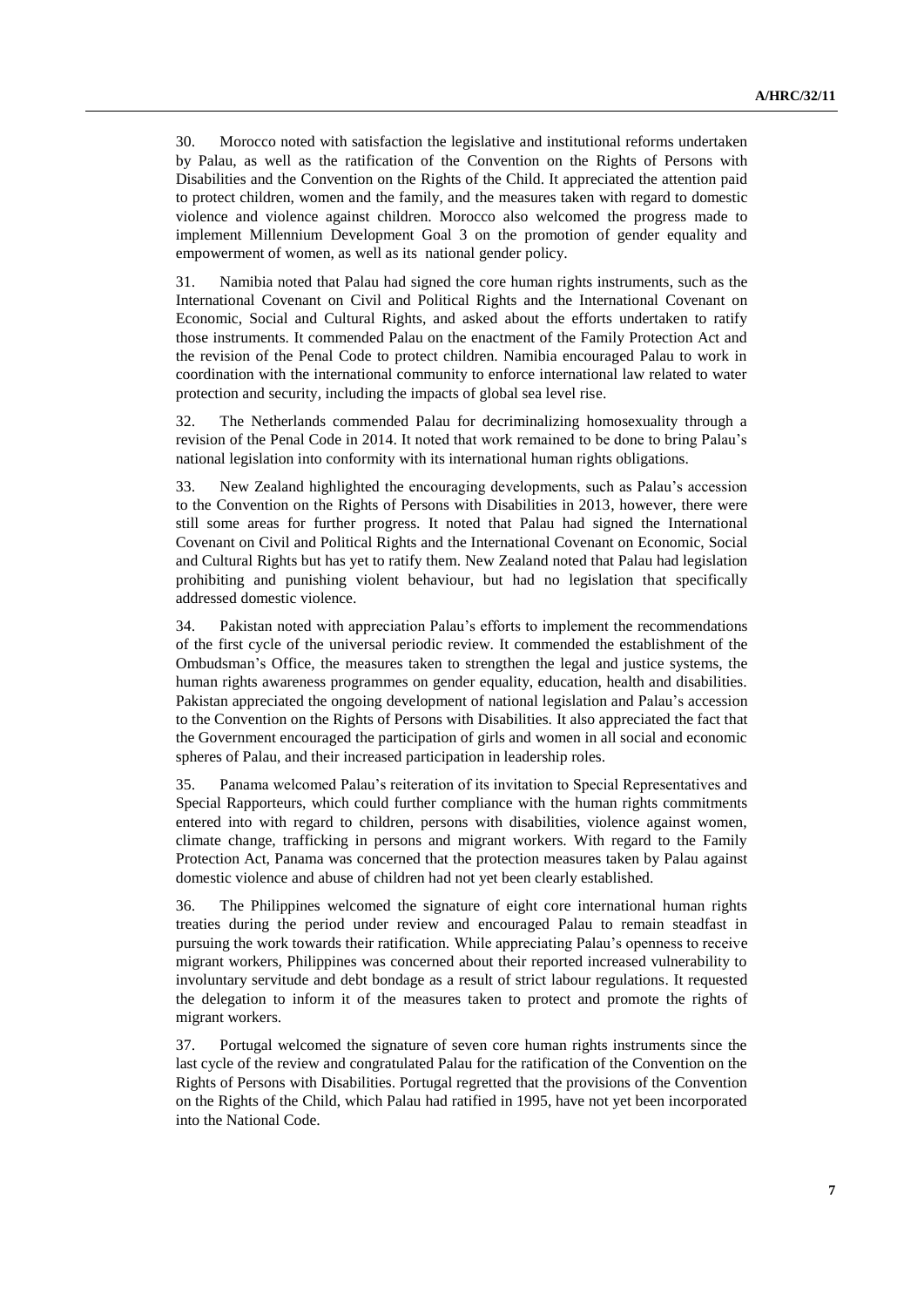38. The Russian Federation noted the progress made by Palau since its first review. However, it also noted with regret that exhaustive legislative measures had not been adopted to ensure the protection of children's rights.

39. Slovenia commended the ratification of the Convention on the Rights of Persons with Disabilities and noted that Palau had signed the International Covenant on Civil and Political Rights, the International Covenant on Economic, Social and Cultural Rights and the Convention on the Elimination of All Forms of Discrimination against Women. It encouraged Palau to proceed to become a party to these instruments.

40. Spain especially valued Palau's commitment to implement its policy on climate change respecting human rights, including key aspects for a dignified life, such as the human right to safe drinking water. Spain appreciated the efforts to provide assistance to migrant workers. Spain recognized the progress made regarding gender equality in the framework of the Millennium Development Goals. It congratulated Palau for decriminalizing consensual homosexual activity.

41. Trinidad and Tobago commended Palau for the progress made since the last review with the signature of various international human rights conventions and the measures taken to address domestic violence and to safeguard children. It highlighted Palau's determination to overcome its challenges despite the vulnerabilities faced by small island developing States. It stated that a similar commitment will serve to bear more fruit in the human rights sphere in the coming years and noted the invitation extended in its national report to the special procedures in areas of, inter alia, children, violence against women and climate change.

42. The United Kingdom of Great Britain and Northern Ireland welcomed Palau's acknowledgment of the growing problem of human trafficking, including forced prostitution and labour, and its efforts to tackle the issue. It called on Palau to focus in particular on safeguarding Palauan children from being forced into prostitution. The United Kingdom expressed concern at the continued reports of abuses committed against foreign nationals working and residing in the country and called on Palau to review its policies on foreign nationals.

43. The United States of America commended Palau for the steps taken to deter acts of domestic violence and to protect survivors, including by passing the Family Protection Act in 2012. It encouraged Palau to establish shelters to help domestic violence survivors to move forward with their lives. The United States also urged Palau to enforce the 2005 antitrafficking law by prosecuting those responsible for the crime of trafficking, rather than for lesser labour-related violations or prostitution-related offences.

44. The delegation welcomed all the recommendations and noted all the concerns raised by the speakers. About the ratification of the core human rights treaties, the delegation indicated that the country was signatory to the treaties and that the Government was working towards ensuring its obligations and considering the core treaties individually so as to undertake a legislative review and compliance.

45. With the ratification of the Convention on the Rights of Persons with Disabilities, the country had the opportunity to reach out to its partners internationally, but in particular those at the regional level, through the programmes of the Pacific Islands Forum Secretariat and Secretariat of the Pacific Community. The delegation was also pleased with the national disability policy which was now in its final draft and would be presented to the Cabinet and Congress during 2016.

46. Regarding the recommendation by New Zealand to combat domestic violence, Palau indicated it had implemented a Family Protection Act in 2012. It also explained that training had been provided by the Pacific Islands programme on preventing domestic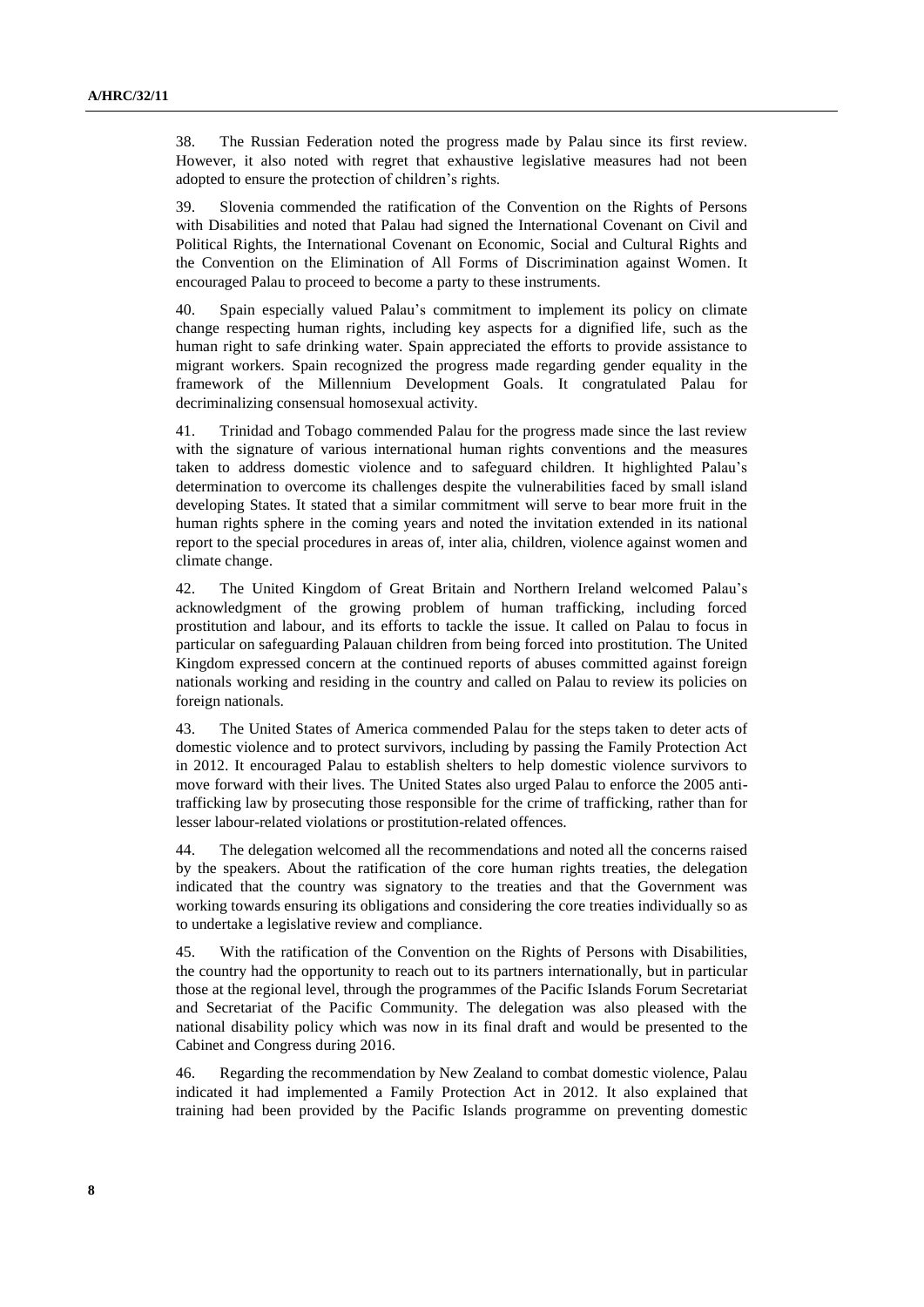violence, with the support of New Zealand, and added that the Police Force was leading a campaign to tackle violence against women.

47. The delegation indicated that the Family Protection Act was a very strong piece of legislation, which has helped many women and families so far, and stated that reconciliation under the customary process was not a bar to prosecution, therefore, even if there may be reconciliation between family members, domestic violence was considered a crime and prosecution would continue.

48. The delegation stated that the most important protection provided for under the Family Protection Act was that any person who was threatened or harmed could obtain a protective order from the court 24 hours a day, 7 days a week.

49. The delegation asserted that it needed shelters and safe houses. It explained that this was its biggest challenge and it requested support and technical and financial assistance to build shelters and safe houses not only for victims of family violence but also for children who were living under difficult conditions in homes where there was violence.

50. Palau noted that the Penal Code protected children against child exploitation, which was criminalized. It pointed out that there was existing legislation that criminalized endangering a minor or his or her welfare, even when it was a parent who allowed a third person to endanger or hurt his or her child.

51. In response to questions on the situation of migrant workers formulated by the Philippines and the United States of America, the delegation of Palau stated that they were working on it and that legislation was pending before the National Congress to ensure safe working conditions and fair salaries. The Minimum Wage Act contains a provision that enables workers who are not being paid the minimum wage or who work under unsafe conditions to file a case against their employer with the Attorney General's Office.

52. Uruguay welcomed Palau's membership in the International Labour Organization and its ratification of the Convention on the Rights of Persons with Disabilities. While welcoming the fact that Palau had signed a large number of international human rights instruments, Uruguay noted with concern that none of them had yet been ratified. It also welcomed the progress made in ensuring gender equality, but noted that Palau did not have a law explicitly prohibiting discrimination based on sexual orientation or gender identity.

53. The Bolivarian Republic of Venezuela noted that Palau had signed various international human rights instruments and ratified the Convention on the Rights of Persons with Disabilities, thus strengthening its domestic legislation in this area. It welcomed the steps taken to establish a national human rights institution and the adoption of a gender policy to be mainstreamed in government programmes. It also noted the measures taken to combat discrimination against women. The Bolivarian Republic of Venezuela highlighted the establishment of the National Health Insurance, in 2011, that covers everybody, including those who have not made contributions to the system and those who are no longer employed.

54. Algeria welcomed the efforts to promote the human rights of children and of persons with disabilities, as well as to combat violence against women, trafficking in persons and climate change. It noted with satisfaction the signature of the core human rights instruments. It welcomed the results in the area of education, following the adoption of the Education Master Plan, 2006-2016.

55. Argentina welcomed the efforts made since the last review and congratulated Palau on the decriminalization of consensual same-sex relations in the Penal Code. It considered that Palau still needed to overcome some challenges and noted that particular attention should be given to vulnerable groups, particularly persons with disabilities.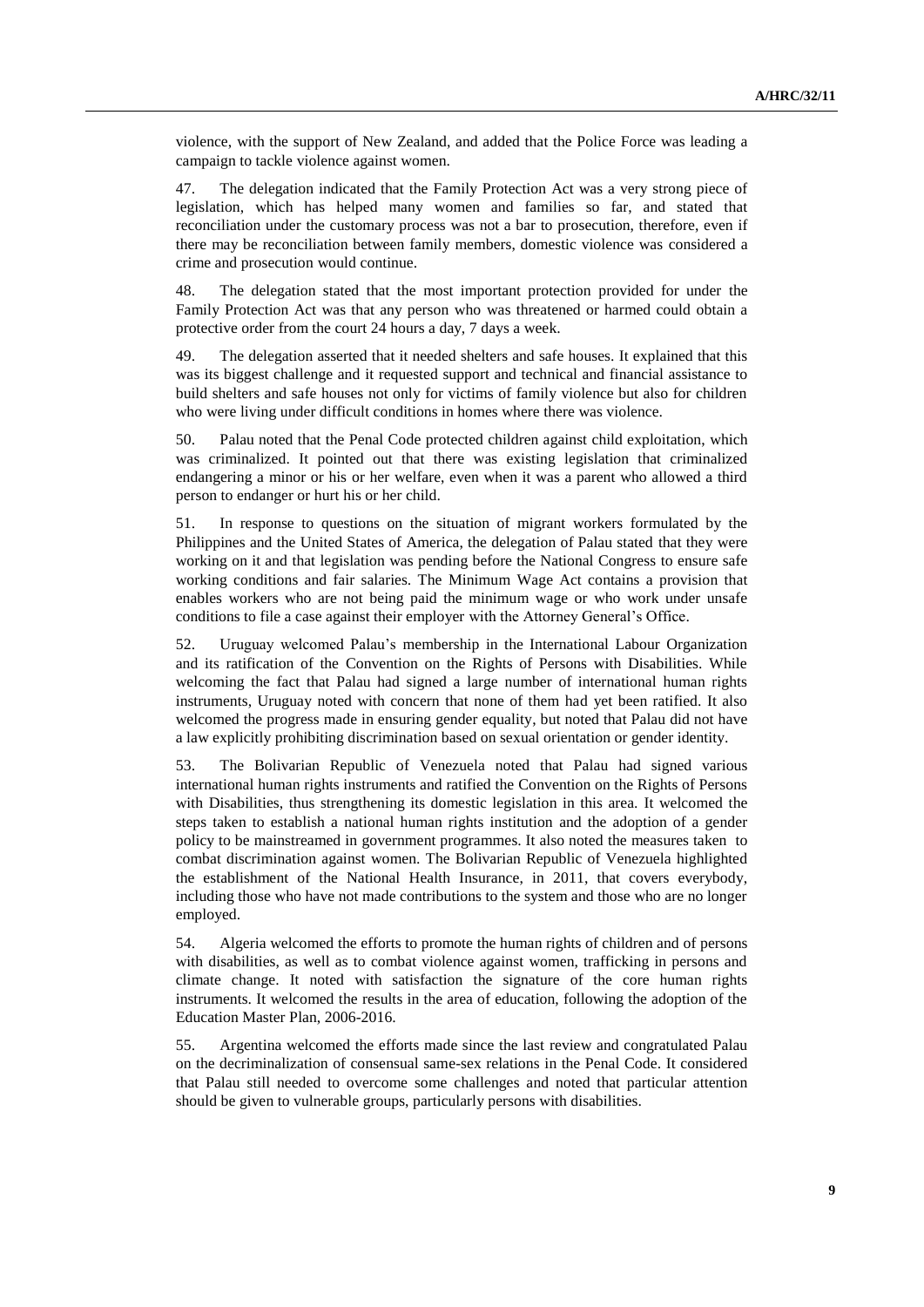56. Armenia recognized the challenges that Palau faced as a small island State and appreciated the steps taken to promote human rights in the country since its first review review. It welcomed Palau's awareness-raising programmes on certain areas of human rights and hoped that they would be further expanded. Armenia welcomed the ratification of the Convention on the Rights of Persons with Disabilities and encouraged the timely ratification of those international human rights instruments that Palau has already signed.

57. Australia congratulated Palau on strengthening its laws to protect family members against violence with the passing of the Family Protection Act in 2012, which criminalizes domestic violence. It also commended the steps taken to decriminalize homosexuality with the introduction in 2014 of legislation to remove offences relating to consensual same-sex relations. Australia welcomed Palau's signing of several international human rights treaties and commended its ratification of the Convention on the Rights of Persons with Disabilities. It was also pleased to be working with Palau in the Pacific Women Shaping Pacific Development programme.

58. Belgium encouraged Palau's commitment regarding the 2015 declaration of the Pacific States on human rights and the rule of law. While welcoming the ratification of the Convention on the Rights of the Child, Belgium encouraged the ratification of all the core human rights instruments and stressed the need to submit reports to treaty bodies in due time. Belgium noted that Palau did not have a national body to coordinate policies to protect children. It welcomed the measures taken to combat domestic violence and violence against children, while noting that further measures should be taken.

59. Brazil praised the efforts carried out since the first cycle of the universal periodic review to improve the situation of human rights in Palau. It noted with appreciation the amendments to the Penal Code in 2014, which decriminalizes sexual relations between consenting adults of the same sex, a positive step towards the realization of the rights of lesbian, gay, bisexual, transgender and intersex persons in the country. It also congratulated Palau for ratifying the Convention on the Rights of Persons with Disabilities in 2012, followed by consultations, in partnership with the Pacific Disability Forum and the Pacific Islands Forum Secretariat, aimed at drafting a national disability policy.

60. Canada acknowledged the steps taken to develop a national gender policy and encouraged Palau to use the process to promote national dialogue and awareness-raising on the issue of gender equality in decision-making at the highest levels of Government and Congress. It encouraged Palau to develop policies to promote women's participation in national decision-making structures and processes. Canada commended Palau for enacting the Family Protection Act and encouraged it to raise awareness through public education to ensure greater understanding of its provisions.

61. China urged the international community to follow the fundamental principles established in Human Rights Council resolution 5/1 and to carry out constructive dialogue and cooperation. It stated that it was most regretful that, in its national report, Palau had treated the Taiwan Province of China as a country partner and had refused to correct the mistake although China had repeatedly drawn its attention to the issue. Palau's behaviour constituted a violation of General Assembly resolution 2758 and departed from the purposes and principles of the Charter of the United Nations. It considered it a serious violation of China's sovereignty and territorial integrity and against the principle of nonpoliticization of the universal periodic review process. China was resolutely against this practice and reserved the right to take further measures in this regard.

62. On the statement made by China, the Vice-President of the Human Rights Council reiterated that in the Working Group on the Universal Periodic Review, as a subsidiary body of the Human Rights Council and the General Assembly, United Nations terminology applied.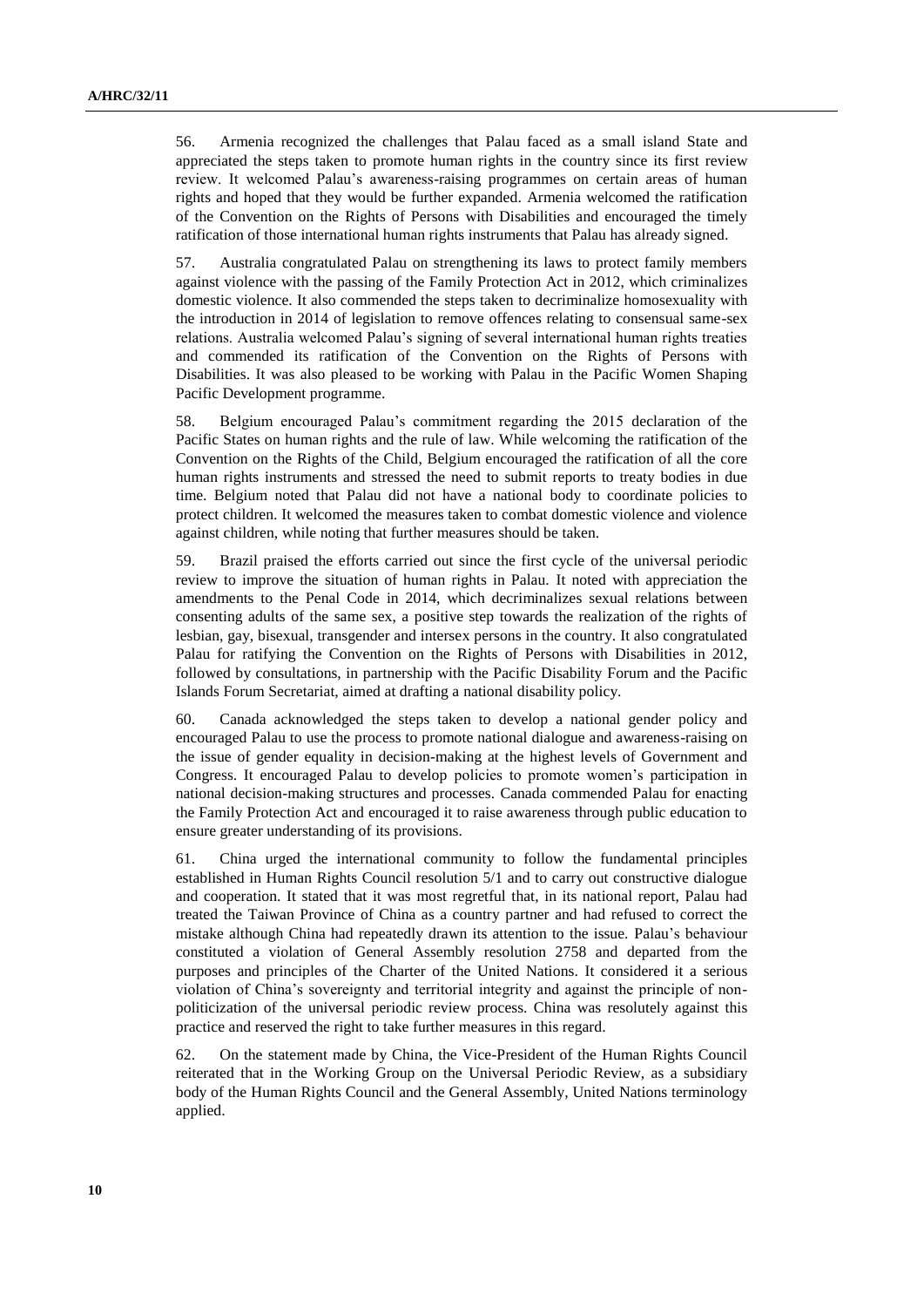63. The Congo noted as positive Palau's cooperation with the human rights mechanisms and the adoption of laws to implement the Convention on the Rights of the Child, the Convention on the Rights of Persons with Disabilities and Convention on the Elimination of All Forms of Discrimination against Women. It appreciated the efforts taken to ratify the human rights instruments and to award equal education grants for girls and boys at the superior educational level, which contributed to increasing the number of women in highlevel posts in the public and private sectors. It regretted, however, that a national human rights institution had not been yet established and that there was insufficient human rights training for the police and the judiciary.

64. Costa Rica noted that Palau had signed the core human rights instruments and it urged Palau to ratify those instruments. It welcomed the Family Protection Act to prevent domestic violence and acknowledged Palau's efforts to create an independent national human rights institution and to conduct training and awareness-raising in the areas of domestic violence, migrant workers' rights and climate change. It considered it pertinent that Palau should strengthen and promote education and training on human rights, particularly for the police and law enforcement personnel.

65. Cuba highlighted the signature of eight human rights instruments, which demonstrated Palau's commitment to the promotion and protection of human rights. It noted the laws adopted to combat domestic violence, sexual exploitation, trafficking in persons and on the establishment of a registry on sex offenders, the minimum wage and the criminalization of marital rape. Cuba noted the challenges in implementing human rights in Palau given its limited resources and it called on the international community to support Palau's efforts to improve the living conditions of its population.

66. Cyprus commended the measures taken by the Government to fulfil its international human rights obligations and welcomed the ratification of the Convention on the Rights of Persons with Disabilities in 2013.

67. Denmark was pleased to note that, following its first universal periodic review, Palau signed the Convention against Torture and Other Cruel, Inhuman or Degrading Treatment of Punishment, in 2011. It highlighted that, as the implementation of the Convention against Torture Initiative required government-to-government exchange and cooperation, it stood ready to explore new ways of assisting the Government of Palau to advance in this regard if deemed helpful.

68. The delegation was humbled by the support given by the members of the Human Rights Council and the comments regarding the Family Protection Act. The Ministry of Community and Cultural Affairs, together with the Bureau of Aging and Gender, the judiciary, the Ministry of Health, the police department and the Attorney General, had signed a memorandum of understanding on raising awareness about domestic violence and working with schools, parent networks and traditional and non-traditional organizations on this issue.

69. As a small island State, Palau faced many challenges like domestic violence but it has made advances in the protection of women, children and in particular, the family. The Family Protection Act is aimed at providing protection for the whole family. The delegation recognized that the importance of the support provided by Australia, as a country in the Pacific region, particularly with regard to a gender policy. The delegation stated that the gender policy was in its final stages and thanked the various regional offices and the Secretariat of the Pacific Community for their support.

70. The delegation welcomed the support from Denmark and Cuba's recognition of its needs and stated that the Government would continue to seek assistance for the process to ratify the core treaties. The Government was working with regard to the national human rights institution and appreciated all the comments and support. The delegation stated that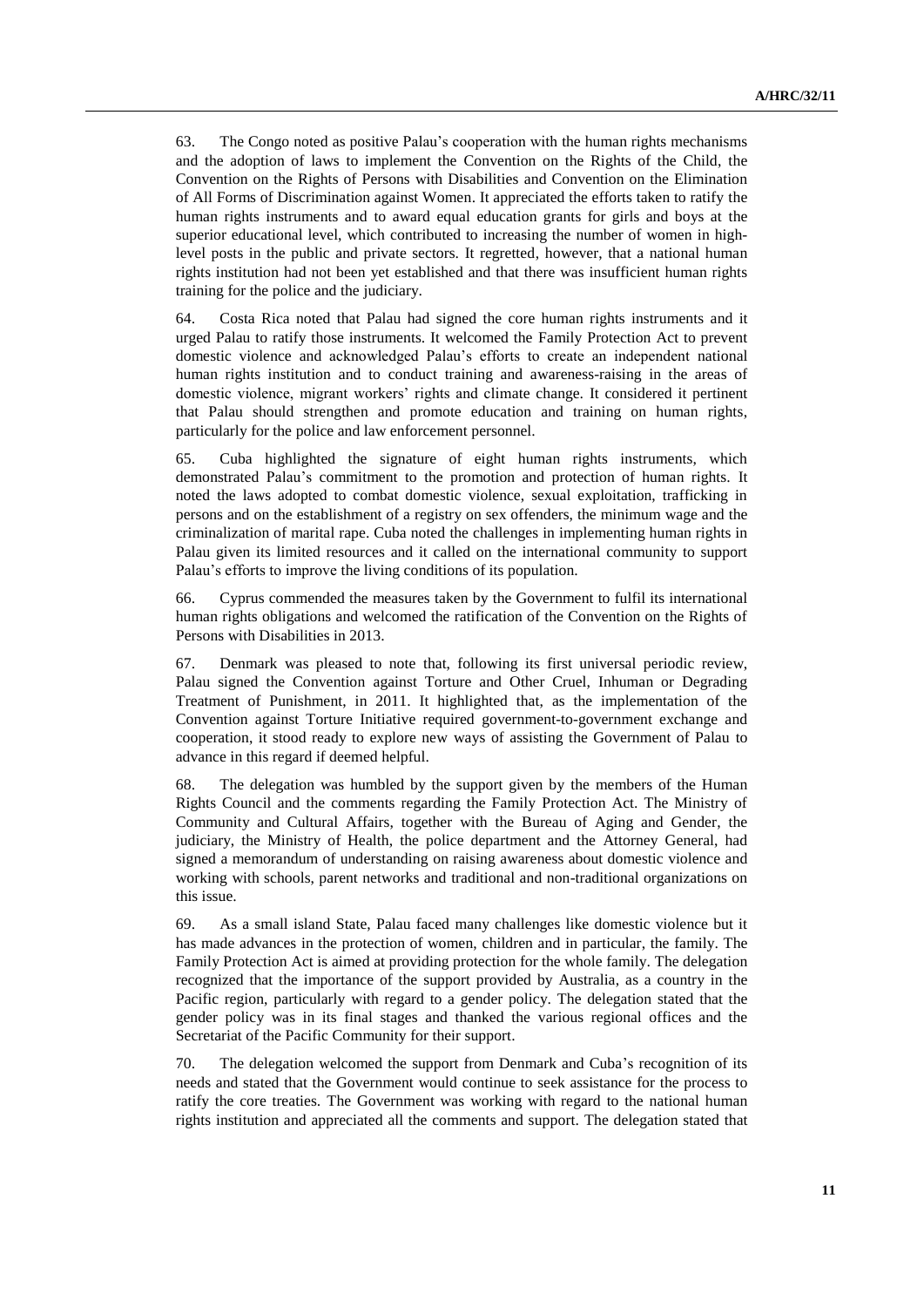the Committee that prepared this review included the President, members of the Cabinet and Parliament and that civil society and disability groups had also contributed to the national report.

71. The Constitution of Palau guarantees equal protection for women and men and no discrimination based on sex, race, place of origin, language, religion or belief, a fundamental right under the Constitution

72. The delegation stated that corporal punishment was strictly prohibited and the laws criminalized this act. There had been lawsuits against teachers for using corporal punishment against children.

73. The delegation indicated that Palau continued to work with relevant government agencies and different organizations on the issue of migrant workers. It affirmed that it was a challenging issue, as out of the 20,000 people in Palau, about 6,000 were foreign workers and there were seven labour officers to oversee the foreign workers. Despite the challenges, Palau continued to improve its work through regulations and legislation, such as the recently adopted Minimum Wage Act, which is applicable universally.

74. About women in politics, the delegation asserted that, of the 29 members of the Palau National Congress, three were women. During the last term, there were also three women members, so the number has been maintained. Palau hopes to increase the number of women in the National Congress in the upcoming general elections in November 2016. The delegation stated that, with the assistance of the Ministry of the Community and Cultural Affairs, the Government had conducted programmes to encourage more women to stand for election.

75. Djibouti welcomed the delegation of Palau and congratulated it for presenting the national report. It also welcomed the efforts made towards promoting and protecting human rights.

76. Egypt noted with satisfaction the measures taken to promote human rights in Palau as well as those taken by the relevant ministries in the areas of education, improving gender equality, promoting the rights of persons with disabilities and countering trafficking in human beings. It noted the adoption of laws to protect human rights, in particular the Family Protection Act and encouraged Palau to continue its efforts to counter trafficking in persons. Egypt invited Palau to ratify the Protocol to Prevent, Suppress and Punish Trafficking in Persons, Especially Women and Children, supplementing the United Nations Convention against Transnational Organized Crime.

77. Estonia noted that Palau had ratified the Convention on the Rights of Persons with Disabilities and the Convention on the Rights of the Child and encouraged it to incorporate the provisions of both treaties into its domestic legislation. It also commended Palau for initiating the development of a national gender policy, but expressed its concern about the definition of rape, which was limited to sexual intercourse and spousal rape was still exempt from prosecution. Estonia encouraged Palau to establish protection services for survivors of domestic violence and child abuse.

78. Fiji noted the efforts made by Palau to keep abreast of its human rights obligations. It also noted that Palau had adopted the Family Protection Act, in 2012, which was designed to protect and empower the victims of domestic violence. Fiji congratulated Palau for ratifying the United Nations Convention Against Corruption and for its constructive participation in the peer review process under the Convention, in April 2015.

79. France noted the human rights commitments made by Palau since its first universal periodic review in 2011, in particular the signature of numerous international instruments. France invited Palau to continue its commitment.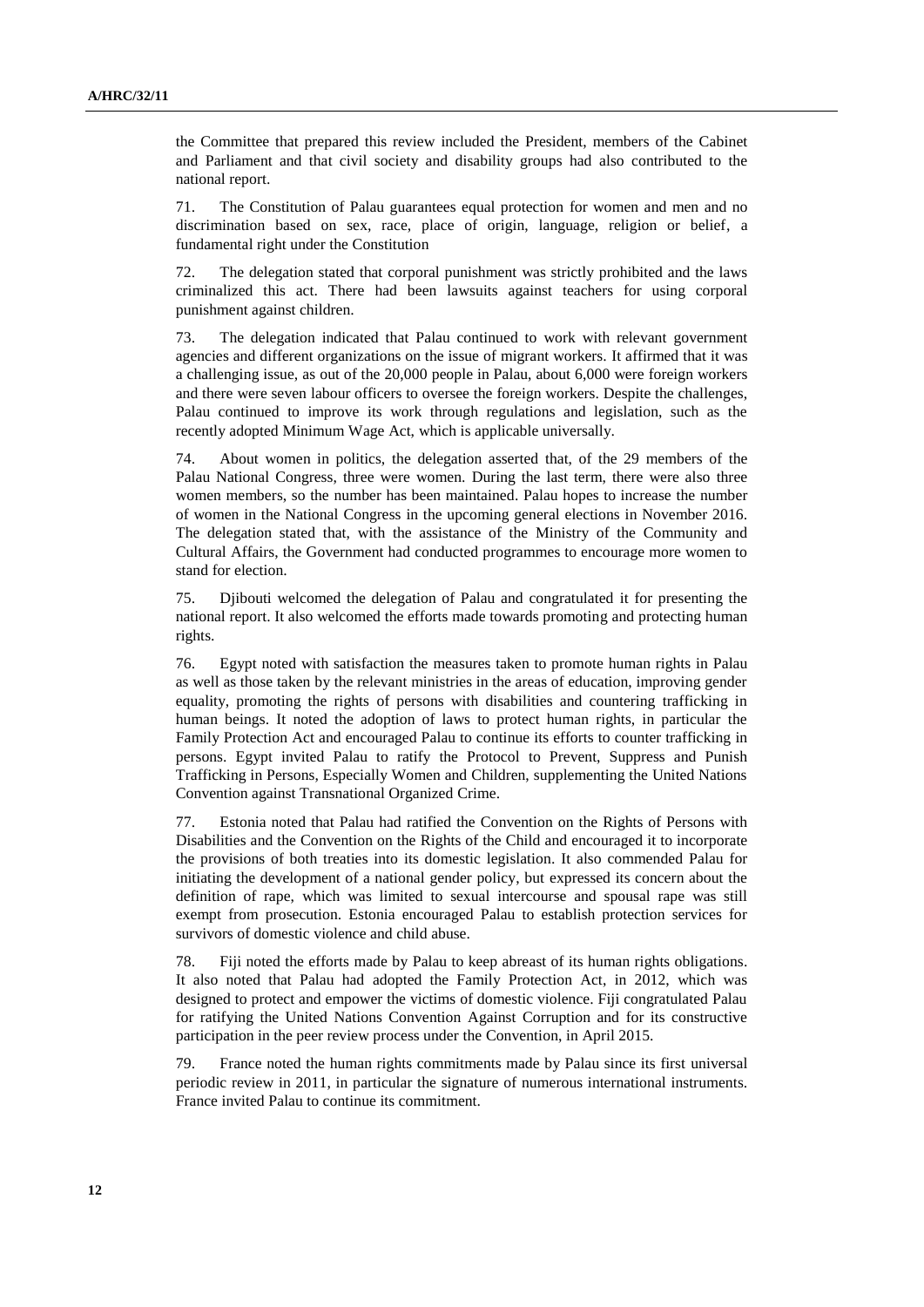80. Georgia highlighted Palau's commitment to fully implement its human rights obligations and recognized the efforts made by the Government in signing and ratifying human rights instruments and undertaking legislative reform. It noted with appreciation that Palau had ratified the Convention on the Rights of Persons with Disabilities and had signed several international human rights conventions. It welcomed the steps taken by the Government to improve the health-care system and the establishment of National Health Insurance.

81. Germany thanked the delegation for the national report it submitted to the Working Group.

82. Ghana lauded Palau's continuous engagement with the universal periodic review mechanism since its first cycle. It noted with appreciation the signing of some core international human rights treaties in 2011, which reflected Palau's commitment to the promotion and protection of the human rights of its people.

83. Indonesia commended the efforts made to strengthen the promotion and protection of human rights through the establishment of the Ombudsman's Office as well as the signing of the core human rights treaties in 2011 and the ratification of the Convention on the Rights of Persons with Disabilities. Indonesia also recognized the efforts taken by the Ministry of State and the Ministry of Community and Cultural Affairs to establish a national human rights institution.

84. Iraq welcomed the delegation of Palau and their role in the preparation of the national report. Iraq expressed its appreciation and congratulated Palau for complying with international human rights instruments.

85. Israel recognized that Palau's report was the result of extensive consultations, including with the recently created Reporting Committee on United Nations Human Rights Conventions and the working group formed to support the Reporting Committee. It congratulated Palau for the progress achieved since its first review and the significant efforts made by the Government to implement many of the recommendations accepted during the first review. It highlighted a number of measures taken, including the establishment of the Office of the Ombudsman, the ratification of the Convention on the Rights of Persons with Disabilities, the enactment of the Family Protection Act and the reform of the Penal Code.

86. Italy noted the steps taken to promote gender equality and further the protection of women rights, in particular the measures aimed at combating domestic violence and protecting women and children from sexual abuse. It commended the Government for supporting community-awareness programmes that are crucial to avoiding discrimination and fostering integration.

87. Japan commended Palau for conducting human rights-awareness programmes in areas such as gender equality. It welcomed the signature of the core human rights treaties in 2011 and the ratification of the Convention on the Rights of Persons with Disabilities in 2013. Japan also expressed concern at the reports of prisoners being held under appalling conditions due to the deterioration of prisons and lack of space therein.

88. Malaysia noted the efforts made by the Government to conducting awareness-raising programmes on HIV/AIDS prevention, improving the rights of persons with disabilities, combating violence against women and environmental protection. It also noted the measures taken by the Government to protect children, in particular the enactment of the Family Protection Act and the revision of the Penal Code.

89. Maldives commended the progress made by Palau, including the enactment of the Family Protection Act, the Non-Communicable Disease Strategic Plan, the revision of the Penal Code and the efforts made to combat human trafficking and foster gender equality.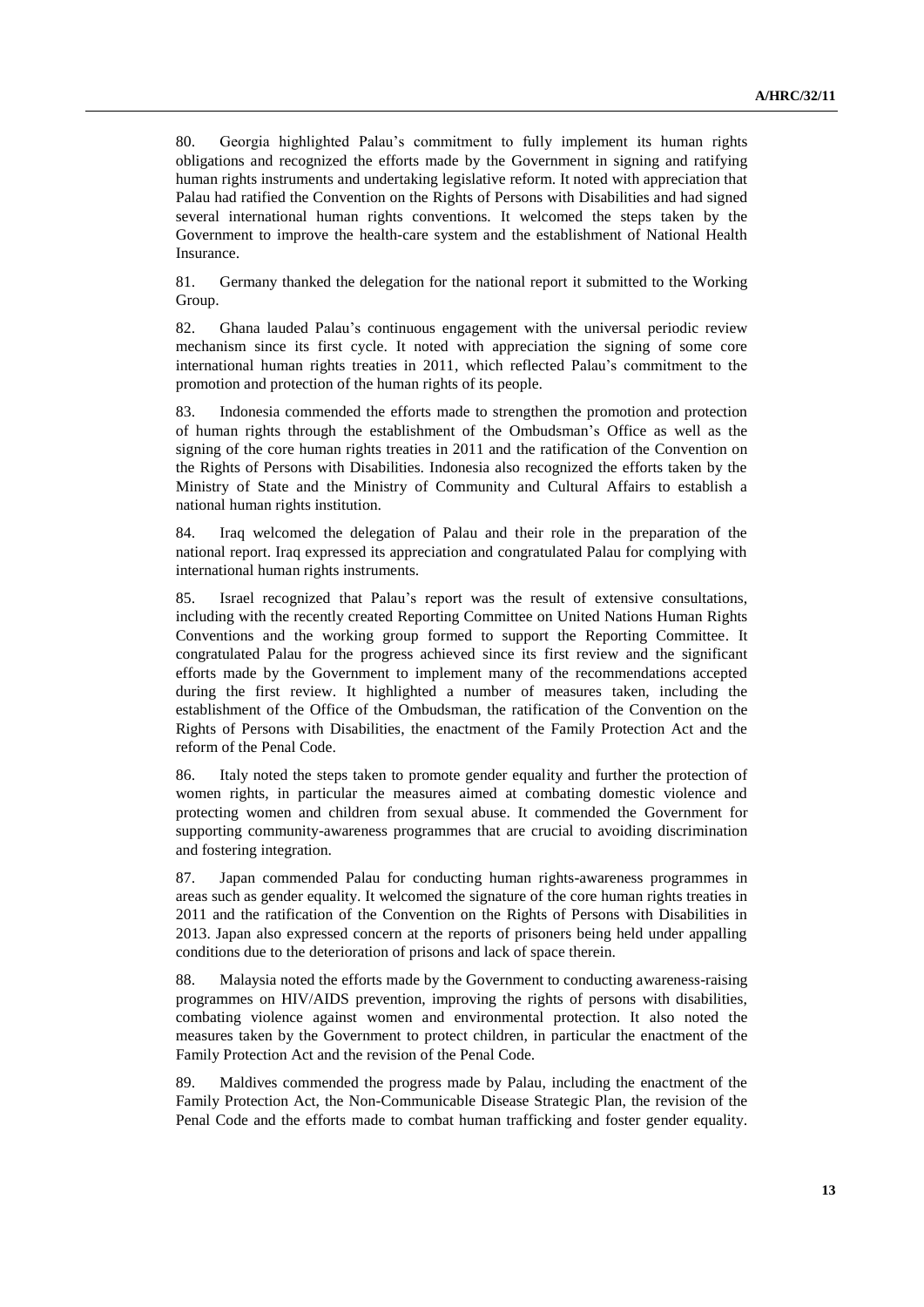Maldives welcomed the adoption of policies on climate change and sustainable economic development through renewable energy applications and encouraged the Government to reach out to its partners and seek support for the implementation of the recommendations made during the present review. Maldives thanked Palau for its efforts to raise the voice of small island developing States.

90. Mexico welcomed the ratification of Convention on the Rights of Persons with Disabilities, the development of the national disability policy and the adoption of the Family Protection Act. It urged Palau to adopt a specific law to protect the rights of children. Mexico acknowledged the increase in the participation of women in high-level government posts and urged Palau to continue promoting the involvement of women in public life. It noted with satisfaction the amendments to the Penal Code to decriminalize consensual sexual relations between same-sex adults. Mexico also welcomed the National Disaster Risk Management Framework.

91. The delegation thanked Estonia and Fiji for their comments regarding spousal rape and stated that marital rape was now a crime in Palau and sexual abuse in the first degree was a felony. It stated that the definition of sexual penetration had been expanded and there was "no-drop policy" in place so that although there might be reconciliation under customary practice, cases were still moved forward and perpetrators were prosecuted.

92. The delegation indicated that there were anti-smuggling and anti-trafficking penal laws in Palau and that they were enforced.

93. The delegation stated that the Open Government Act was adopted in 2014 with a view to making government actions transparent and accountable, allowing people to see government records and to sit in government proceedings and allowing people to participate in government hearings and meetings.

94. Palau thanked Japan for its concerns and stated that the conditions in jails had considerably improved for inmates.

95. The delegation stated that Palau has considered the value of ratifying the core human rights treaties, however, it needed more time and it continued to seek international assistance in this matter.

96. About Ghana's recommendation, the delegation stated that education in Palau was inclusive for all children. Regarding health insurance, it indicated that legislation existed for those who had not been in the programme but were now in the health-care system. The delegation thanked Maldives for their support in recommending that Palau develop a disability policy for the period 2015 to 2020 and welcomed its recommendation.

97. The delegation stated that it continued to learn from best practices and strived to shape and develop its policies, while also trying to keep abreast with international standards. It was no surprise that a small country with limited resources faced challenges in ensuring that human rights were afforded to every single person, however, it was also making some mighty strides and was proud to have shared an open and honest report with the international community.

98. With the financial and technical support from our international partners, Palau would continue to analyse its laws through legislative compliance reviews and make further amendments to its legislation in order to ensure human rights are enjoyed by every person in the country.

99. The delegation stated that the Government would continue to educate the public on human rights and raise awareness in the community so that the "duty bearers" understand their rights and responsibilities towards rights holders.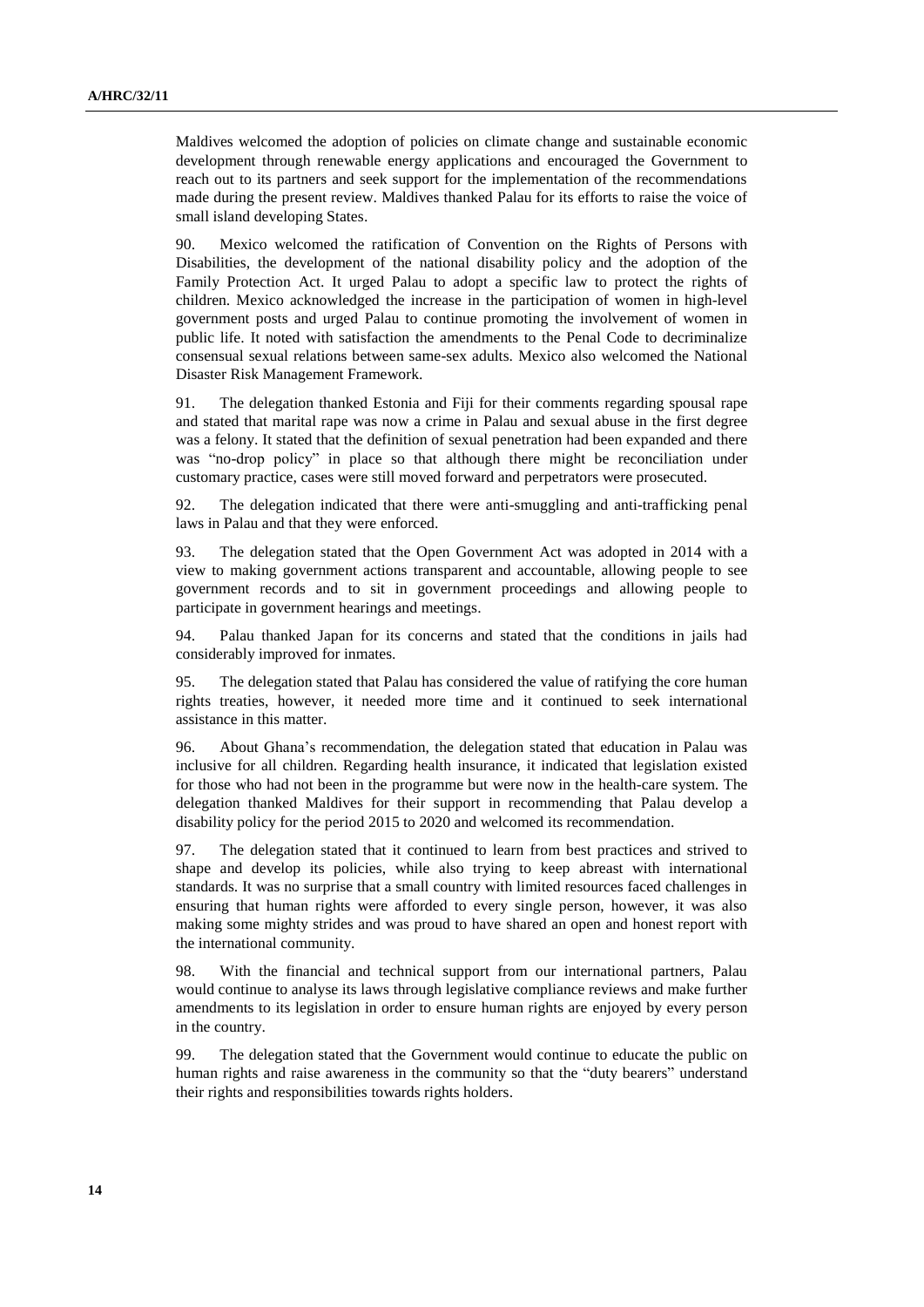100. In closing, the delegation congratulated OHCHR for its efforts in overseeing the review process. It considered the review process a catalyst for Palau to look within, assess its situation and open its eyes to the gaps in its system when ensuring the rights of its people. The Government thanked the Secretariat of the Pacific Community and the Pacific Islands Forum Secretariat for their guidance and support.

101. The delegation thanked the Government of Israel and the Government of Sweden in particular for their gracious donation to support its participation in the present session. It expressed its appreciation to the Netherlands for providing funding support to the Secretariat of the Pacific Community so that it, in turn, could provide the necessary support to all Pacific countries, including training support in Palau in 2015 for the mock session in preparation for the present review and for the participation of representatives of the Secretariat of the Pacific Community in the present session.

102. Palau welcomed and was seeking any assistance and support available from development partners and donors to pursue its human rights endeavours, not only with regard to fulfilling its international human rights obligations, but also for aligning itself to these principles.

103. The delegation thanked the Permanent Mission of Fiji in Geneva for its assistance with the preparations for this session, for opening its offices to it and for all the guidance provided with regard to chairing its meeting. It also thanked all the member States present for their input and recommendations which will indeed assist Palau in all of its work on the human rights conventions. Lastly, it thanked the Working Group and OHCHR staff, especially OHCHR Asia-Pacific office for its support, assistance and guidance in preparing for this second review.

### **II. Conclusions and/or recommendations\*\***

104. **The following recommendations will be examined by Palau, which will provide responses in due time, but no later than the thirty-second session of the Human Rights Council, in June 2016:**

104.1 **Speed efforts to ratify the International Covenant on Civil and Political Rights and the International Covenant on Economic, Social and Cultural Rights (Namibia);**

104.2 **Ratify the International Covenant on Civil and Political Rights and the International Covenant on Economic, Social and Cultural Rights (New Zealand);**

104.3 **Ratify the international human rights treaties and their optional protocols, in order to strengthen the implementation and observance of international human rights law, particularly the International Covenant on Civil and Political Rights and the International Covenant on Economic, Social and Cultural Rights (Panama);**

104.4 **Ratify, as a matter of priority, the International Covenant on Civil and Political Rights and the International Covenant on Economic, Social and Cultural Rights (Portugal);**

104.5 **Consider continuing on to the ratification of the core human rights instruments (Trinidad and Tobago);**

<sup>\*\*</sup> The conclusions and recommendations have not been edited.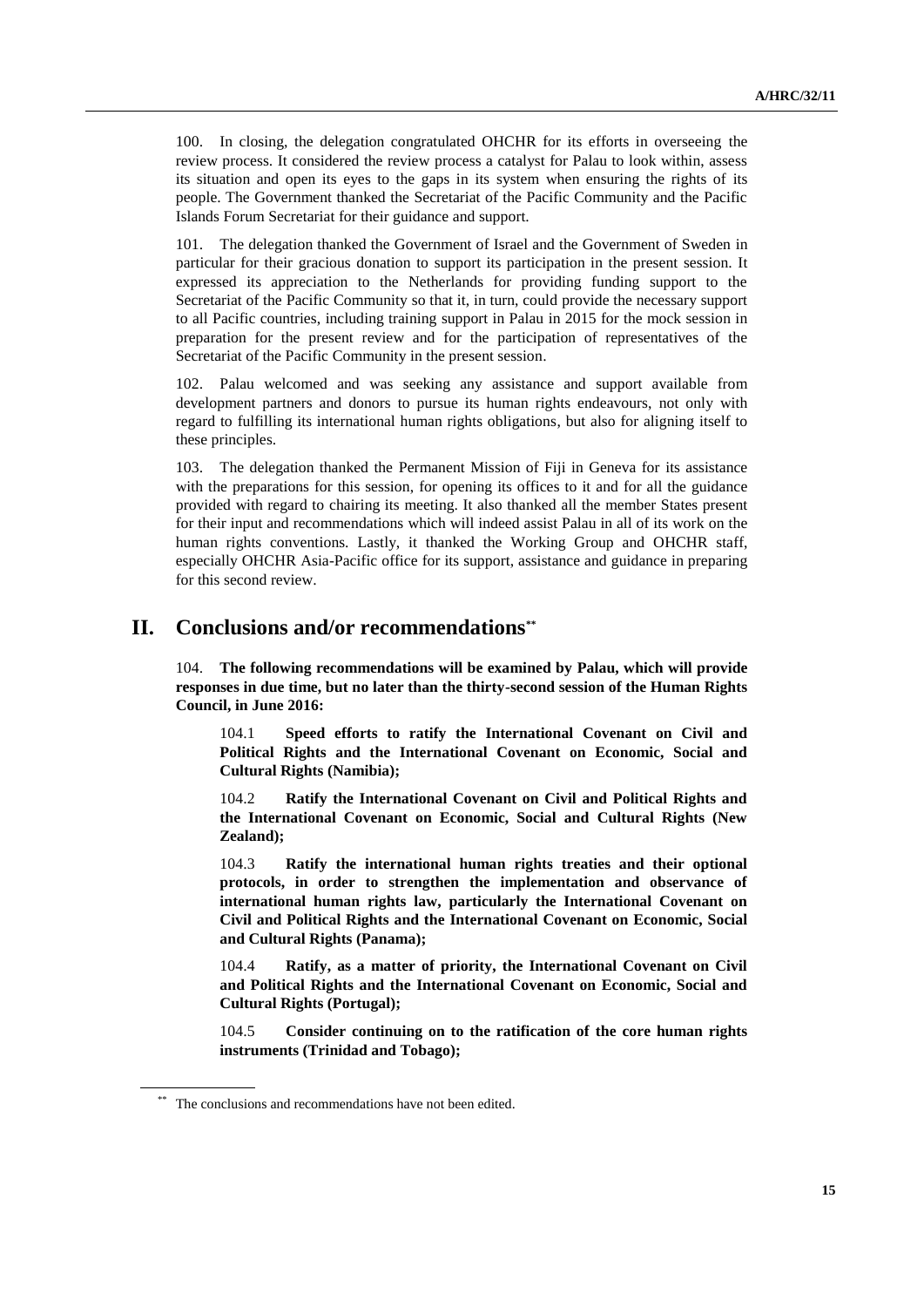104.6 **Start the ratification process of the international instruments already signed (Uruguay);**

104.7 **Ratify the Convention on the Elimination of All Forms of Discrimination against Women, the International Covenant on Civil and Political Rights and the International Covenant on Economic, Social and Cultural Rights (Canada);**

104.8 **Complete its international commitment by ratifying as a priority the International Covenant on Civil and Political Rights and the International Covenant on Economic, Social and Cultural Rights (France);**

104.9 **Ratify all the instruments that have already been signed, in particular the International Convention on the Elimination of All Forms of Racial Discrimination, the Convention on the Elimination of All Forms of Discrimination against Women, the Convention against Torture and Other Cruel, Inhuman or Degrading Treatment or Punishment and the International Convention for the Protection of All Persons from Enforced Disappearance (France);**

104.10 **Continue taking steps towards the ratification of the international human rights conventions to which Palau is a signatory, in particular the International Covenant on Civil and Political Rights, the International Convention on the Elimination of All Forms of Racial Discrimination, the International Covenant on Economic, Social and Cultural Rights, the Convention on the Elimination of All Forms of Discrimination against Women and the Convention against Torture and Other Cruel, Inhuman or Degrading Treatment or Punishment (Georgia);**

104.11 **Ratify those conventions which Palau has not ratified, as previously recommended (Iraq);**

104.12 **Continue its efforts to accede to or ratify more human rights treaties and their Optional Protocols (Israel);**

104.13 **Continue its efforts to ratify the main human rights treaties without delay, including the International Covenant on Civil and Political Rights and the International Covenant on Economic, Social and Cultural Rights (Japan);**

104.14 **Ratify the International Convention on the Elimination of All Forms of Racial Discrimination (Algeria);**

104.15 **Consider ratifying the International Convention on the Elimination of All Forms of Racial Discrimination (Ghana);**

104.16 **Ratify the International Covenant on Civil and Political Rights and its Second Optional Protocol, aiming at the abolition of the death penalty (Montenegro);**

104.17 **Consider ratifying the International Covenant on Civil and Political Rights (Ghana);**

104.18 **Ratify Second Optional Protocol to the International Covenant on Civil and Political Rights, aiming at the abolition of the death penalty (Belgium);**

104.19 **Consider ratifying the International Covenant on Economic, Social and Cultural Rights (Ghana);**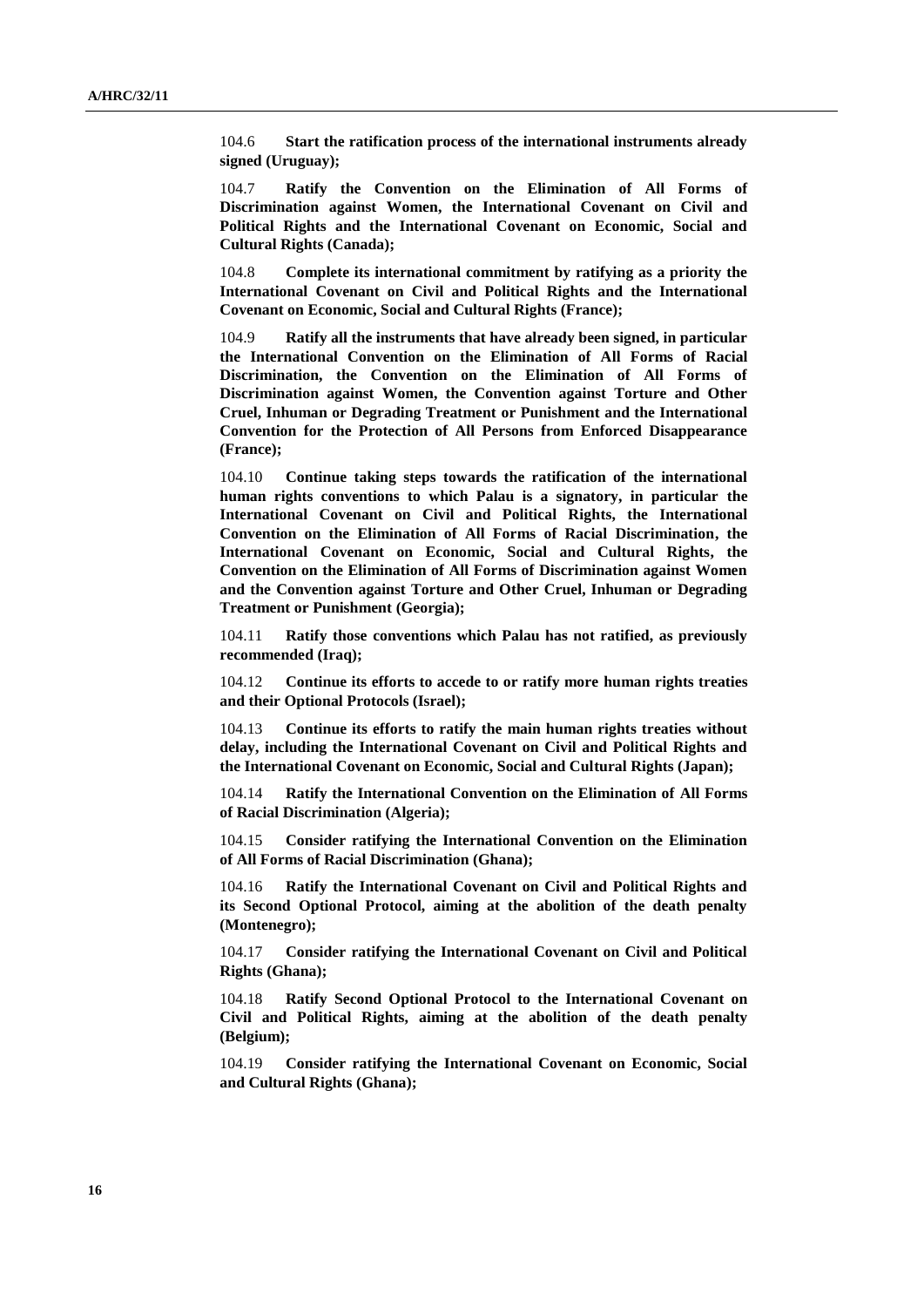104.20 **Ratify the Convention on the Elimination of All Forms of Discrimination against Women (New Zealand);**

104.21 **Ratify and implement the Convention on the Elimination of All Forms of Discrimination against Women and other international human rights treaties and their Optional Protocols, as previously recommended (Slovenia);**

104.22 **Ratify the Convention on the Elimination of All Forms of Discrimination against Women (Spain);**

104.23 **Ratify the Convention on the Elimination of All Forms of Discrimination against Women at the earliest opportunity (Australia);**

104.24 **Ratify the Convention on the Elimination of All Forms of Discrimination against Women (Costa Rica);**

104.25 **Consider ratifying the Convention on the Elimination of All Forms of Discrimination against Women (Ghana);**

104.26 **Consider ratifying the Convention on the Elimination of All Forms of Discrimination against Women and to ensure women equal inheritance rights (Italy);**

104.27 **Intensify its efforts to ratify the Convention against Torture and other Cruel, Inhuman or Degrading Treatment or Punishment (Denmark);**

104.28 **Consider ratifying the Convention against Torture and other Cruel, Inhuman or Degrading Treatment or Punishment (Ghana);**

104.29 **Incorporate the provisions of the Convention on the Rights of the Child into the domestic legal system (Montenegro);**

104.30 **Incorporate the provisions of the Convention on the Rights on the Child in the national legal order (Panama);**

104.31 **Step up efforts to enact legislation to implement the Convention on the Rights of the Child (Philippines);**

104.32 **Swiftly adopt measures aimed at incorporating the provisions of the Convention on the Rights of the Child into the Palau National Code (Portugal);**

104.33 **Incorporate the provisions of the Convention on the Rights on the Child, which has been ratified by Palau, into its domestic legislation (Russian Federation);**

104.34 **Consider acceding to the three Optional Protocols to the Convention on the Rights of the Child (Uruguay);**

104.35 **Establish a national body to develop and coordinate services to address the rights of children and child protection issues and ensure full implementation of the Convention on the Rights of the Child (Canada);**

104.36 **Incorporate in the national legislation the provisions of the Convention on the Rights of the Child (Djibouti);**

104.37 **Take the necessary constitutional measures to bring the Convention on the Rights of the Child into force (Egypt);**

104.38 **Ratify the Optional Protocols to the Convention on the Rights of the Child on the involvement of children in armed conflict and on the sale of children, child prostitution and child pornography (Germany);**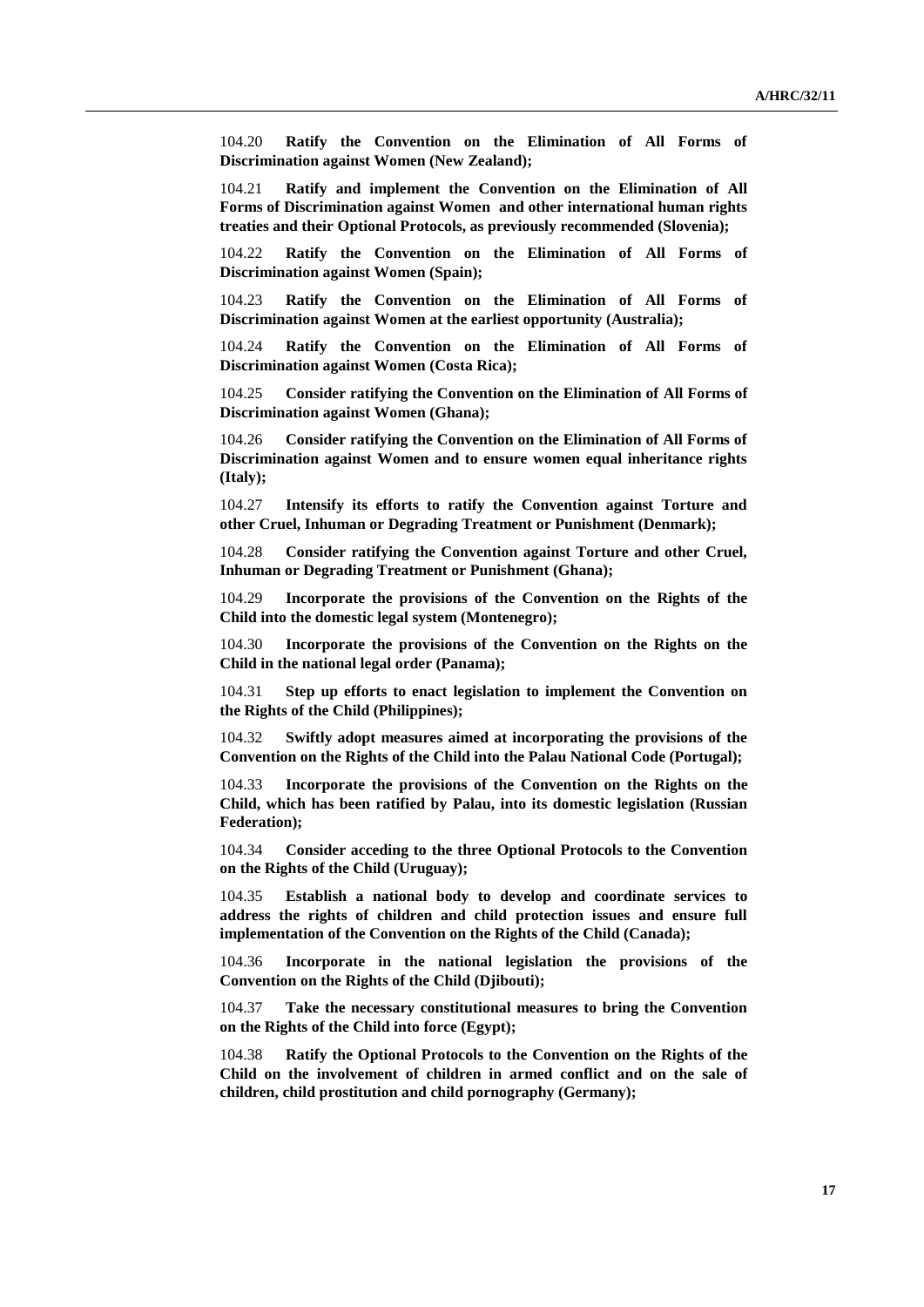104.39 **Ratify the International Convention on the Protection of the Rights of All Migrant Workers and Members of Their Families (Algeria);**

104.40 **Consider ratifying the International Convention on the Protection of the Rights of All Migrant Workers and Members of Their Families (Ghana);**

104.41 **Consider ratifying the International Convention on the Protection of the Rights of All Migrant Workers and Members of Their Families and the Convention against Torture and Other Cruel, Inhuman or Degrading Treatment or Punishment (Indonesia);**

104.42 **Ratify the International Convention for the Protection of All Persons from Enforced Disappearance (Argentina);**

104.43 **Consider ratifying the International Convention for the Protection of All Persons from Enforced Disappearances (Ghana);**

104.44 **Continue to implement the Convention on the Rights of Persons with Disabilities (Pakistan);**

104.45 **Incorporate the provisions of the Convention on the Rights of Persons with Disabilities into the domestic legal system (Portugal);**

104.46 **Ratify the Hague Convention on the Civil Aspects of International Child Abduction (Belgium);**

104.47 **Consider ratifying the fundamental International Labour Organization conventions (Trinidad and Tobago);**

104.48 **Consider ratifying fundamental International Labour Organization conventions, and adopt policies to avoid discrimination against foreign workers (Brazil);**

104.49 **Accede to the Convention on the Prevention and Punishment of the Crime of Genocide (Armenia);**

104.50 **Consider ratifying the Convention on the Prevention and Punishment of the Crime of Genocide (Ghana);**

104.51 **Accede to the Rome Statute of the International Criminal Court, the Agreement on the Privileges and Immunities of the International Criminal Court and the 1968 Convention on the Non-Applicability of Statutory Limitations to War Crimes and Crimes against Humanity, and implement them in national law (Netherlands);**

104.52 **Take all necessary measures towards acceding to the Rome Statute of the International Criminal Court (Cyprus);**

104.53 **Accede to the Rome Statute of the International Criminal Court and fully align its national legislation with the Statute and accede to the Agreement on the Privileges and Immunities of the International Criminal Court (Estonia);**

104.54 **Consider ratifying the Rome Statute of the International Criminal Court (Ghana);**

104.55 **Ratify the 1951 Convention relating to the Status of Refugees and its 1967 Protocol (Costa Rica);**

104.56 **Consider ratifying the United Nations Educational, Scientific and Cultural Organization Convention against Discrimination in Education (Ghana);**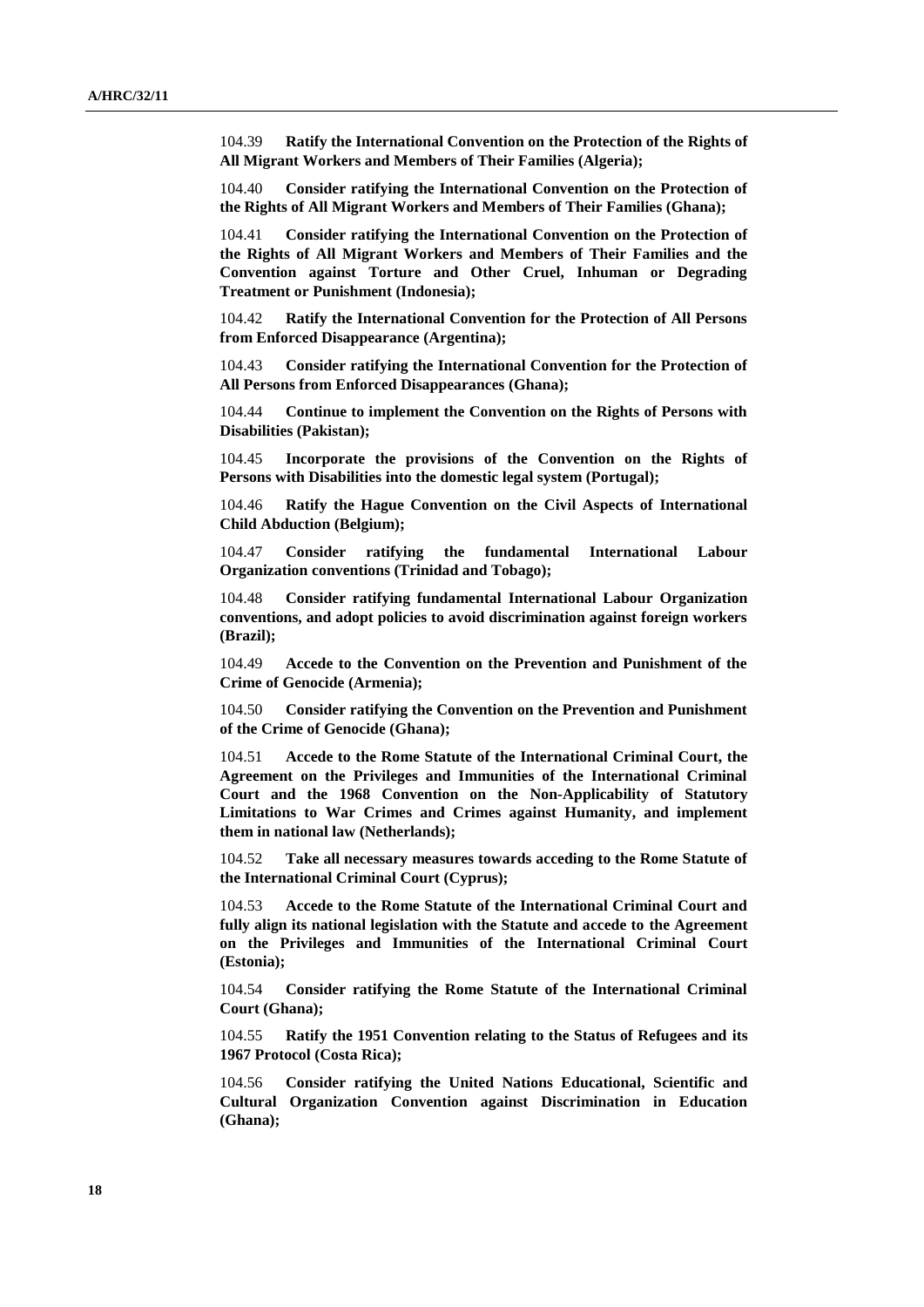104.57 **Continue to implement laws for further protection of human rights of the people (Pakistan);**

104.58 **Redouble efforts through legislative measures and public policies to ensure that its legislation is aligned with international human rights obligations (Panama);**

104.59 **Implement the recommendations under the United Nations Convention against Corruption peer review process conducted in April 2015 and in particular review its legal framework to criminalize the bribery of foreign officials and officials of international organizations and pass legislation that allows for the forfeiture of unexplained wealth by public officials (Fiji);**

104.60 **Establish a national human rights institution that fully complies with the Paris Principles (Portugal);**

104.61 **Continue taking the necessary steps to set up a national human rights institution in line with the Paris Principles (Bolivarian Republic of Venezuela);**

104.62 **Establish an independent national human rights institution to lead, coordinate, develop capacity and assist with human rights implementation (Canada);**

104.63 **Set up a national human rights institution in conformity with the Paris Principles (Congo);**

104.64 **In line with the recommendations from the first universal periodic review accepted by Palau, establish an independent national human rights institution to lead, coordinate, develop capacities and help strengthen implementation of human rights throughout the country, and provide the Ombudsman Office with sufficient financial and human resources to strengthen its independence and capabilities (Costa Rica);**

104.65 **Set up an independent human rights institution in charge of coordinating the implementation of human rights in the whole country (Djibouti);**

104.66 **Establish a national human rights institution (Egypt);**

104.67 **Set up a national human rights institution in accordance with the Paris Principles, as the authorities committed to during the first review (France);**

104.68 **Continue efforts aiming at the protection of human rights, including through the establishment of a national human rights institution (Georgia);**

104.69 **Continue its efforts to establish a national human rights institution in line with the Paris Principles and with full participation of the civil society (Indonesia);**

104.70 **Continue its efforts to establish a national human rights institution, as this was an accepted recommendation from the first review (Iraq);**

104.71 **Establish a national human rights institution, in accordance with the Paris Principles (Malaysia);**

104.72 **Establish an independent national human rights institution to coordinate, develop capacities and strengthen respect for human rights in the country, in line with the Paris Principles (Mexico);**

104.73 **Enact national legislation to protect the rights of the child (Maldives);**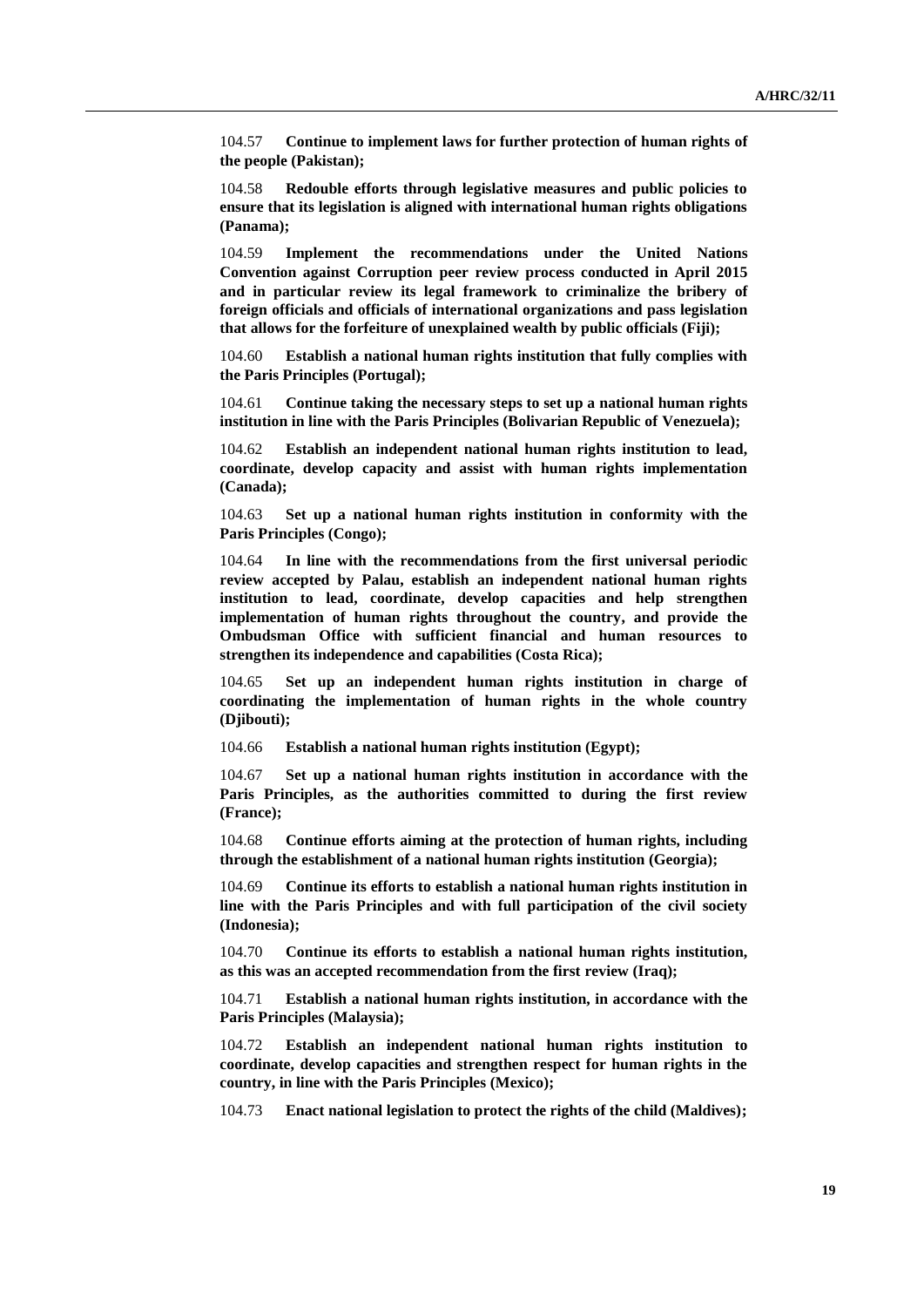104.74 **Continue to engage international and regional partners to seek technical and other assistance towards its full compliance with its human rights treaties obligations (Philippines);**

104.75 **Take active measures in order to ensure the protection of vulnerable groups in the society, such as children, women and the elderly, and to enact legislation on anti-discrimination (Namibia);**

104.76 **Continue deploying efforts for a strategy in favour of gender equality, in particular regarding policies and programmes of the national Government and local authorities (Morocco);**

104.77 **Continue to promote gender equality through its policies and programmes (Australia);**

104.78 **Eliminate all laws and practices that discriminate against women and promote equal treatment of girls and boys (Cyprus);**

104.79 **Take measures to facilitate greater participation and representation of women in public offices (Israel);**

104.80 **Introduce comprehensive anti-discrimination legislation, including discrimination based on sexual orientation or gender identity (Netherlands);**

104.81 **Legislate in order to permit marriage between persons of the same sex (Spain);**

104.82 **Extend existing legislation to protect the rights of the lesbian, gay, bisexual, transgender and intersex community, including the recognition of same sex couples and anti-discrimination employment laws (United Kingdom of Great Britain and Northern Ireland);**

104.83 **Adopt measures to ensure that lesbian, gay, bisexual, transgender and intersex persons are no longer victims of discriminatory provisions (France);**

104.84 **Consider establishing explicit legislation or policies that prohibit discrimination based on sexual orientation or gender identity (Israel);**

104.85 **Take all the necessary measures to eliminate discrimination based on sexual orientation and gender identity (Mexico);**

104.86 **Establish shelters and other support services for victims and implement programmes in order to provide human rights education, in particular to the police, lawyers and judges (Panama);**

104.87 **Establish shelters for domestic violence survivors (United States of America);**

104.88 **Strengthen legislation on the prevention and combat of sexual harassment, trafficking in persons and sexual tourism (Mexico);**

104.89 **Enact legislation to directly address the prevention of and protection against domestic violence (New Zealand);**

104.90 **Take concrete measures to raise public awareness and further develop legislation to combat domestic violence, especially against women and children, including through the adoption of legislation that prohibits all corporal punishment of children in any setting (Brazil);**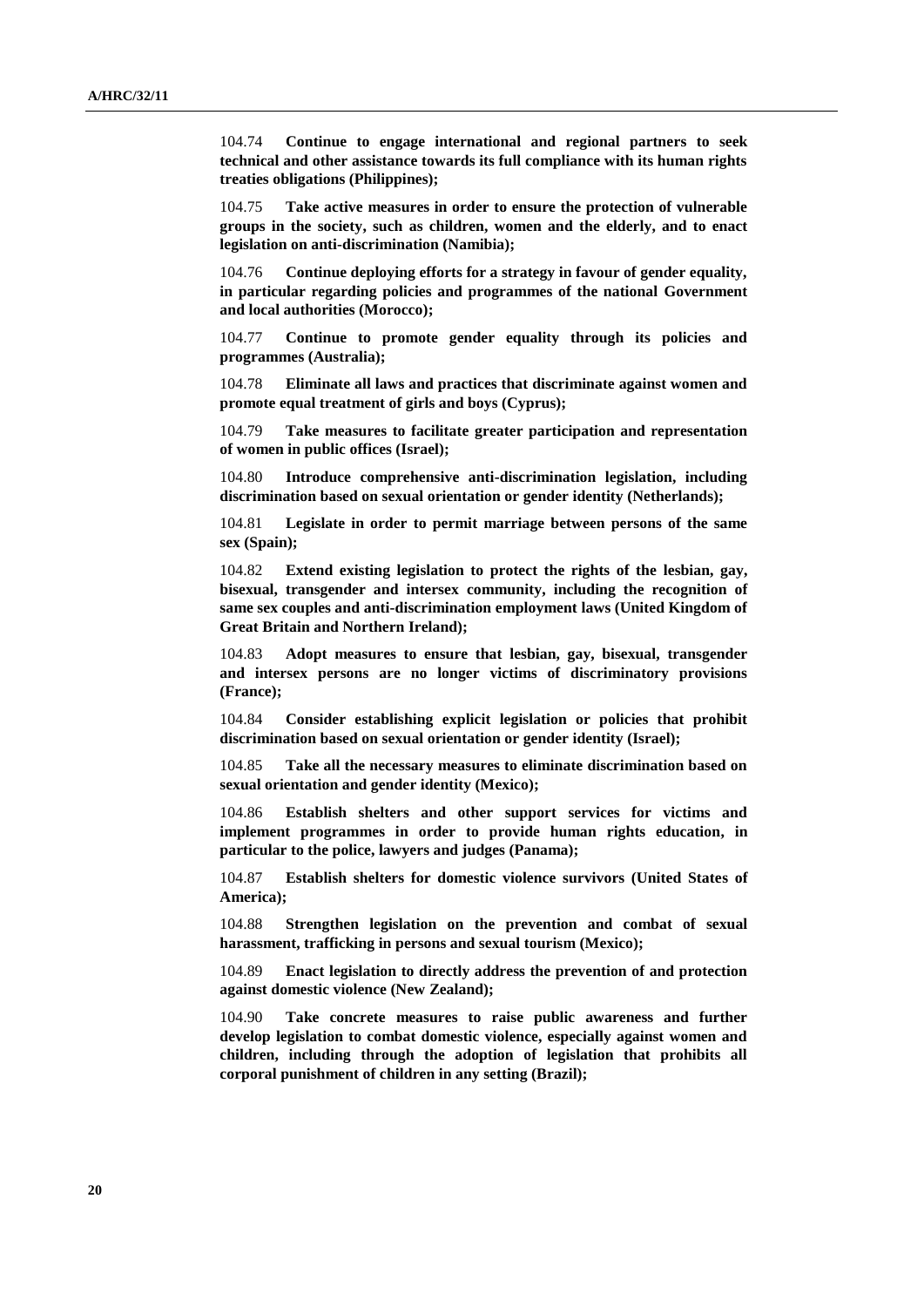104.91 **Align the legal definition of rape and related prosecution procedures with international norms, notably regarding marital rape and the burden of proof (Belgium);**

104.92 **Consider amending its Penal Code and Family Protection Act to ensure that spousal rape is criminalized, and that the definition of rape includes any form of non-consensual penetration of or by a sexual organ and that the definition be gender neutral so that men and boys are also protected by the rape laws (Fiji);**

104.93 **Take all necessary measures to promote the rights of women and to counter domestic violence, in particular by preventing and punishing, more effectively, violence within the family (France);**

104.94 **Carry out further awareness-raising campaigns to combat trafficking in persons, and include this issue in the school programmes, for a greater prevention of the phenomenon (Morocco);**

104.95 **Enact further measures in order to address violence in the educational system, particularly by implementing programmes to prohibit and eliminate all forms of corporal punishment (Slovenia);**

104.96 **Provide further training and legal assistance on the application of the Family Protection Act (Cuba);**

104.97 **Prohibit all corporal punishment in all settings, including in the home (Estonia);**

104.98 **Take all necessary measures to ensure the protection of the rights of the child (France);**

104.99 **Strengthen laws and regulations to prevent and address human trafficking, including providing effective assistance to trafficked victims and prosecuting traffickers (Philippines);**

104.100 **Enforce the 2005 anti-trafficking law and ratify the Protocol to Prevent, Suppress and Punish Trafficking in Persons, especially Women and Children, supplementing the United Nations Convention against Transnational Organized Crime (United States of America);**

104.101 **Setup a national strategy to combat trafficking in persons as defined by the existing Penal Code (Egypt);**

104.102 **Strengthen the efforts to prevent and combat trafficking in human beings for sexual purposes, with particular attention to children (France);**

104.103 **Continue efforts to address human trafficking, including the development of stricter legislation and assistance for victims' reintegration and recovery (Malaysia);**

104.104 **Improve its prison environment as part of a wider effort to protect and promote the human rights of prisoners (Japan);**

104.104 **Introduce a law on freedom of information in compliance with international standards (Estonia);**

104.106 **Intensify its fight against all discrimination that hinders trade union freedom of all workers, both national and foreign (Spain);**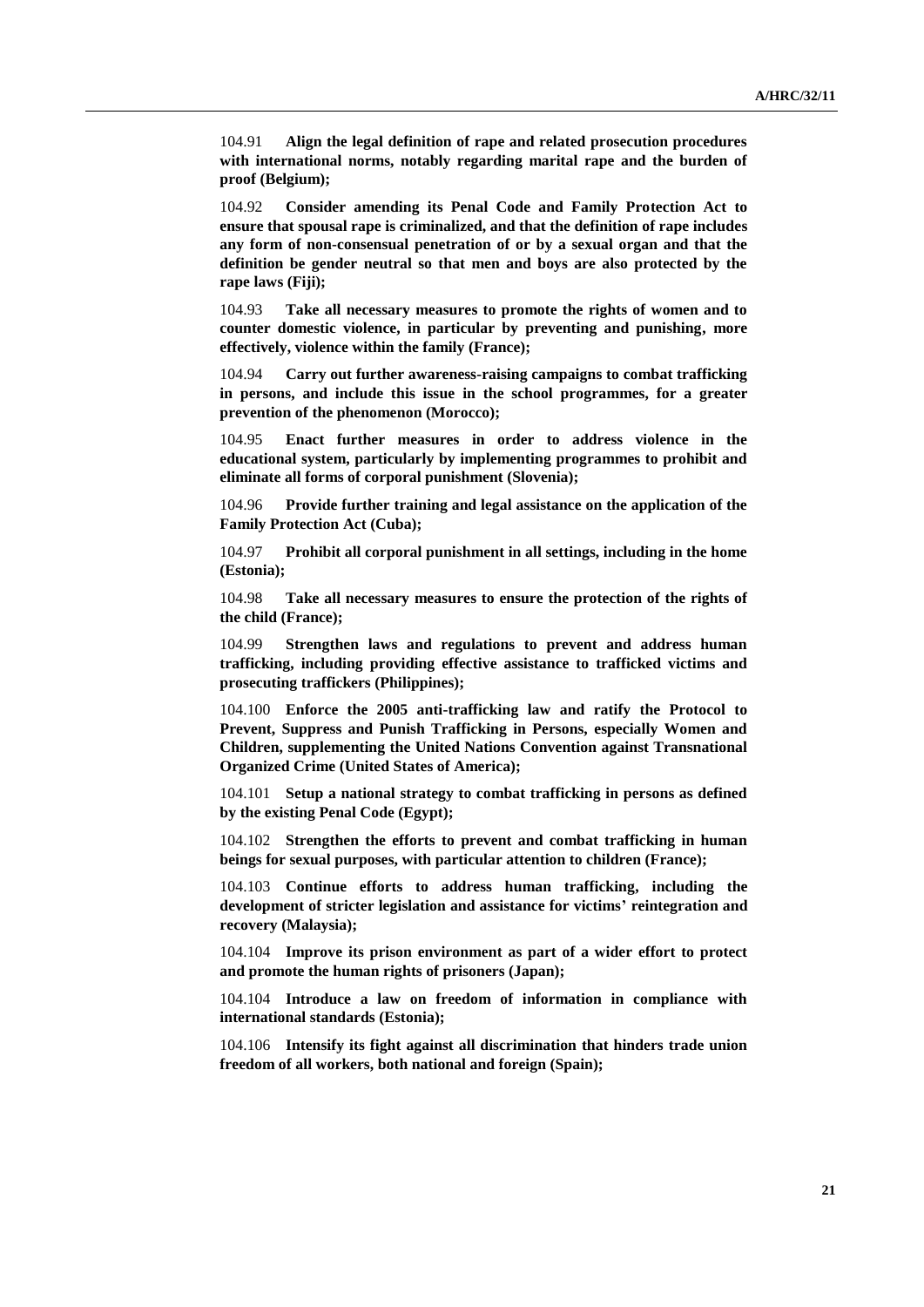104.107 **Enforce regulations to protect foreign workers, particularly regarding work conditions and occupational and safety standards, and prosecute violations (United States of America);**

104.108 **Improve the situation of workers, in particular migrant workers, by providing them with the necessary protection (Congo);**

104.109 **Enact a labour law that applies to nationals and enhance efforts to spread awareness among workers (Egypt);**

104.110 **Continue taking efforts aimed at combating the unemployment phenomenon (Egypt);**

104.111 **Adopt concrete measures to better integrate migrant workers, with special attention to combating human trafficking and discrimination (Germany);**

104.112 **Continue implementing additional measures to fight discrimination against foreign workers, addressing in particular work conditions and the respect for occupational and safety standards (Italy);**

104.113 **Continue efforts to promote the rights and working conditions in employment, including through appropriate legislative and administrative measures (Malaysia);**

104.114 **Continue to strengthen the social protection programmes that are currently being implemented in order to provide the greatest possible welfare and standard of living to its people (Bolivarian Republic of Venezuela);**

104.115 **Expand human rights training and awareness-raising programmes so that they include all aspects of human rights (Armenia);**

104.116 **Continue promoting education for all, in particular for persons with special needs (Djibouti);**

104.117 **Adopt specific measures to promote the development of inclusive education for persons with disabilities (Argentina);**

104.118 **Consider endorsing and implementing the national disability policy as a tool to ensure better rights for persons with disabilities (Malaysia);**

104.119 **Implement the national disability inclusive policy (Maldives);**

104.120 **Increase efforts to guarantee access to education for children with disabilities (Mexico);**

104.121 **Step up efforts to improve the situation of socially vulnerable groups of the population, in particular migrant workers, including their protection from discrimination (Russian Federation);**

104.122 **Become party to the 1954 and 1961 statelessness conventions and take all steps necessary to implement their content (United Kingdom of Great Britain and Northern Ireland);**

104.123 **Strengthen efforts deployed to prevent natural disasters (Morocco);**

104.124 **Continue to implement policies for development of its people under the Sustainable Development Goals (Pakistan);**

104.125 **Continue to pay particular attention to the consequences of climate change on the human rights of the population (Cuba).**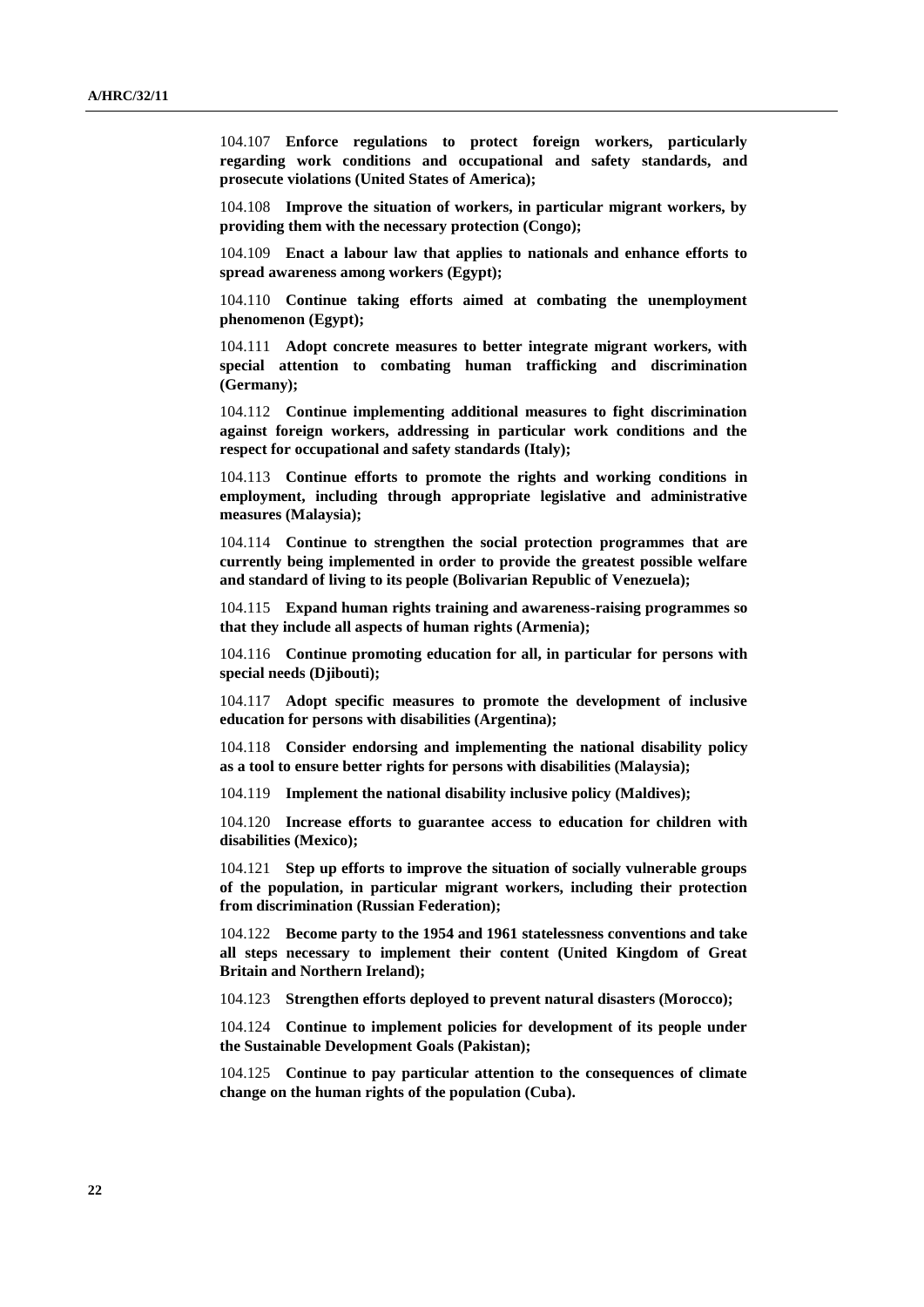105. **All conclusions and/or recommendations contained in the present report reflect the position of the submitting State(s) and/or the State under review. They should not be construed as endorsed by the Working Group as a whole.**